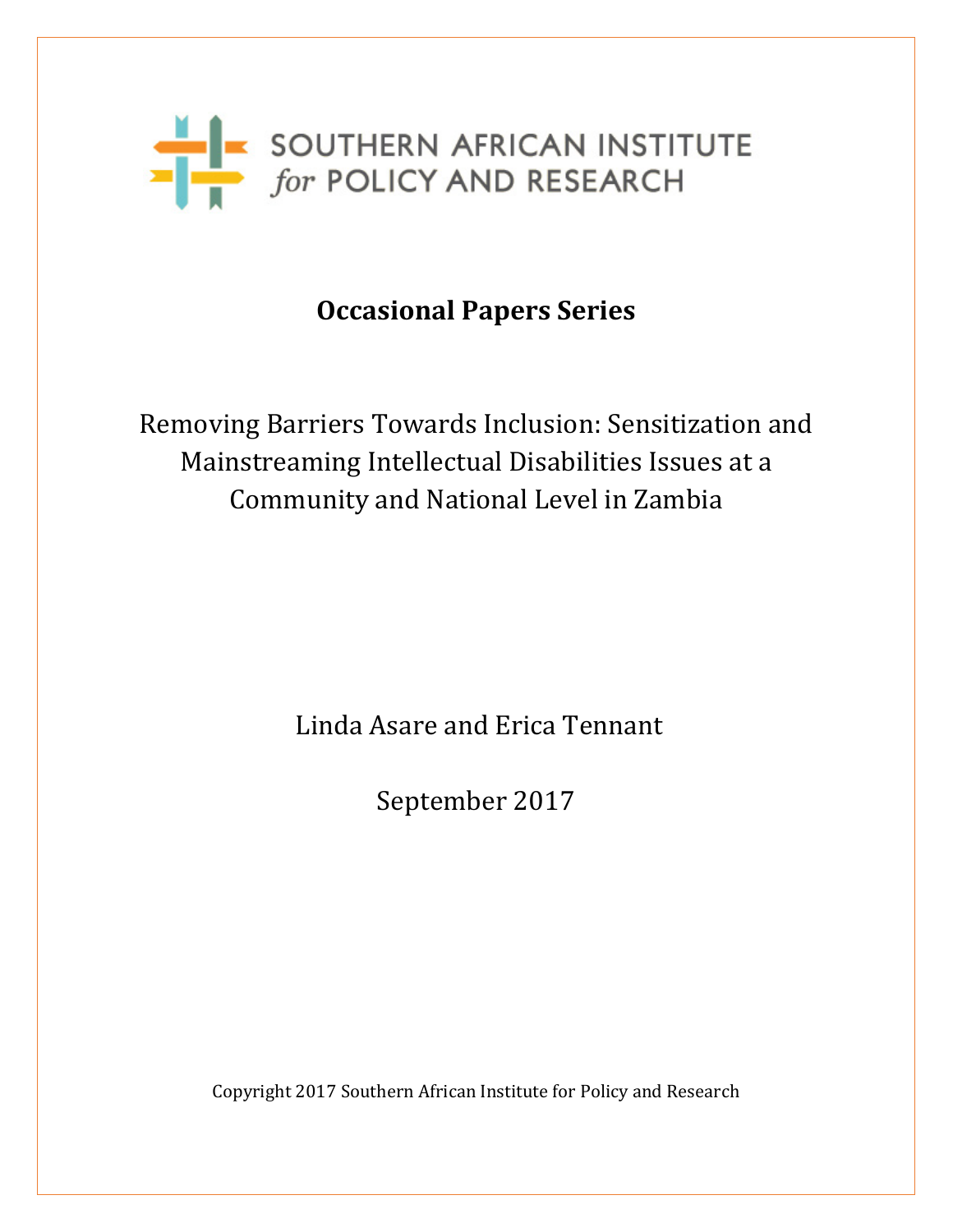# **Abstract**

Persons with intellectual disabilities (PWID) are among the most marginalized groups in the world, experiencing social exclusion at higher rates than those without disabilities (Inclusion International, 2006). In Zambia, negative community attitudes cause stigmatization and discrimination of PWID, preventing access to community opportunities like education, employment, and social inclusion. At a national level, disability issues are not properly mainstreamed throughout the ministries. Zambia has disability policies in place ensuring the rights of persons with disabilities (PWD) but they are not being implemented effectively.

The purpose of our research is to evaluate methods of disability mainstreaming at a national and community level in Zambia. This was done by reviewing existing literature on the current status of inclusion of PWID at a community level, distributing a survey to evaluate the current attitudes towards PWID, and conducting interviews with disability stakeholders in Lusaka, Zambia.

We found that at a national level, the current method of appointing disability Focal Point Persons (FPP) to mainstreams disability issues throughout the ministries is not effective. Disability is a cross-sectional issue that falls under the jurisdiction of multiple ministries and needs to be treated as such. We also weigh the benefits and disadvantages of having a Ministry of Disability. At a community level, we discuss the importance of using existing infrastructure in the community including utilizing community based rehab, community health assistants, and social workers. We also mention the important role that International Day of Persons with Disabilities (IDPD), churches, Disabled People's Organizations (DPOs), parents, PWID, and training has in community sensitization. Overall, this paper looks at how attitudes towards intellectual disability can be changed at a national and community level through improved sensitization and mainstreaming.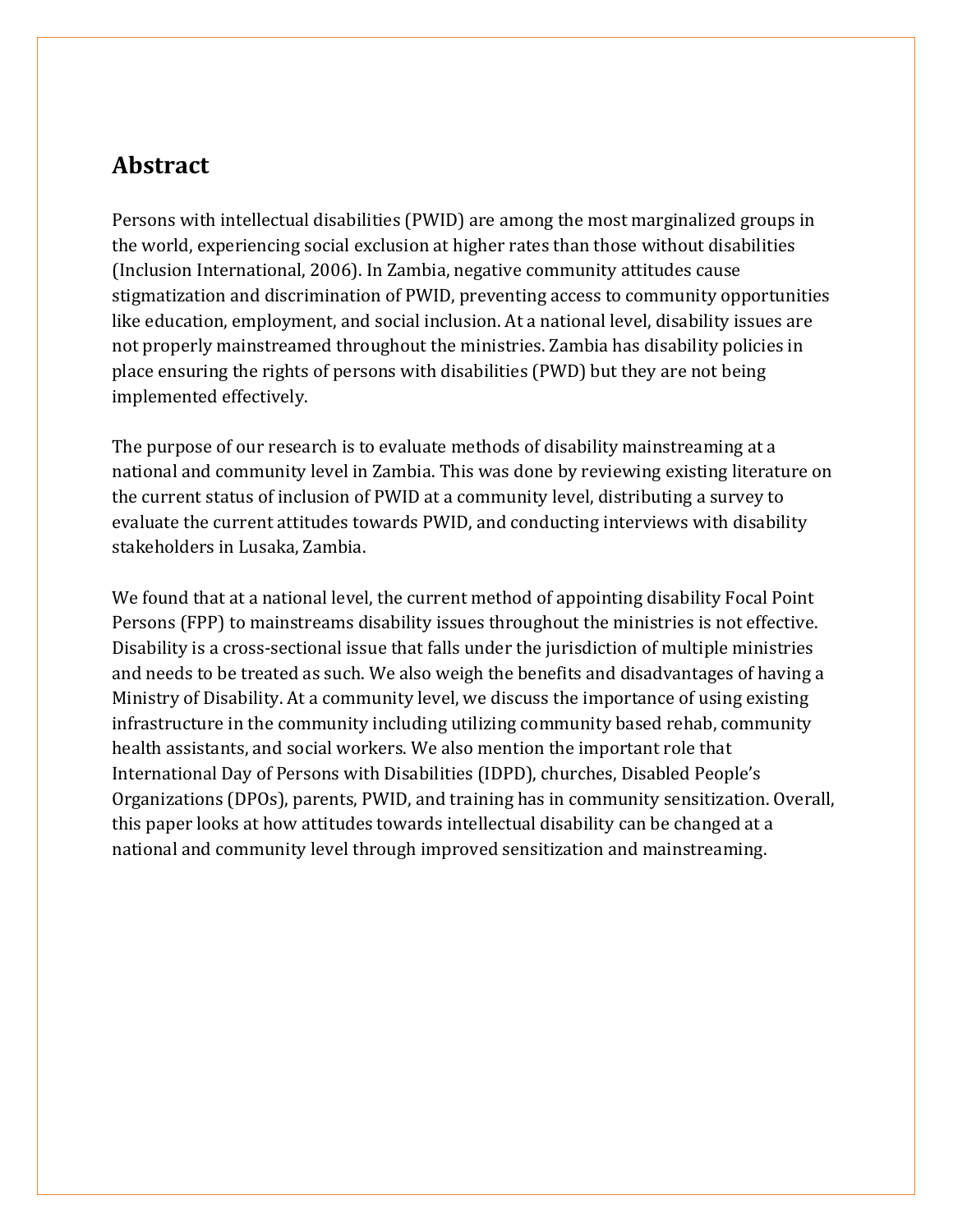# **Abbreviations**

| <b>CBR</b>       | <b>Community Based Rehabilitation</b>                 |
|------------------|-------------------------------------------------------|
| <b>CHA</b>       | <b>Community Health Assistants</b>                    |
| <b>CHSZ</b>      | <b>Cheshire Homes Society of Zambia</b>               |
| <b>CHW</b>       | <b>Community Health Workers</b>                       |
| C <sub>S</sub> O | <b>Central Statistical Office</b>                     |
| <b>CSOs</b>      | <b>Civil Society Organizations</b>                    |
| <b>DPO</b>       | <b>Disabled People's Organizations</b>                |
| <b>DRW</b>       | Disability Rights Watch                               |
| <b>DSFZ</b>      | Down Syndrome Foundation of Zambia                    |
| <b>FBO</b>       | <b>Faith Based Organization</b>                       |
|                  |                                                       |
| <b>FOB</b>       | <b>Federation of the Blind</b>                        |
| <b>FPP</b>       | <b>Focal Point Person</b>                             |
| ID               | <b>Intellectual Disabilities</b>                      |
| <b>IDPD</b>      | <b>International Day of Persons with Disabilities</b> |
| IL <sub>0</sub>  | <b>International Labour Organization</b>              |
| <b>IRB</b>       | <b>International Review Board</b>                     |
| MHUNZA           | Mental Health Users Network of Zambia                 |
| <b>PWD</b>       | Persons with Disabilities                             |
| <b>PWID</b>      | Persons with Intellectual Disabilities                |
| SAIPAR           | South African Institute for Policy and Research       |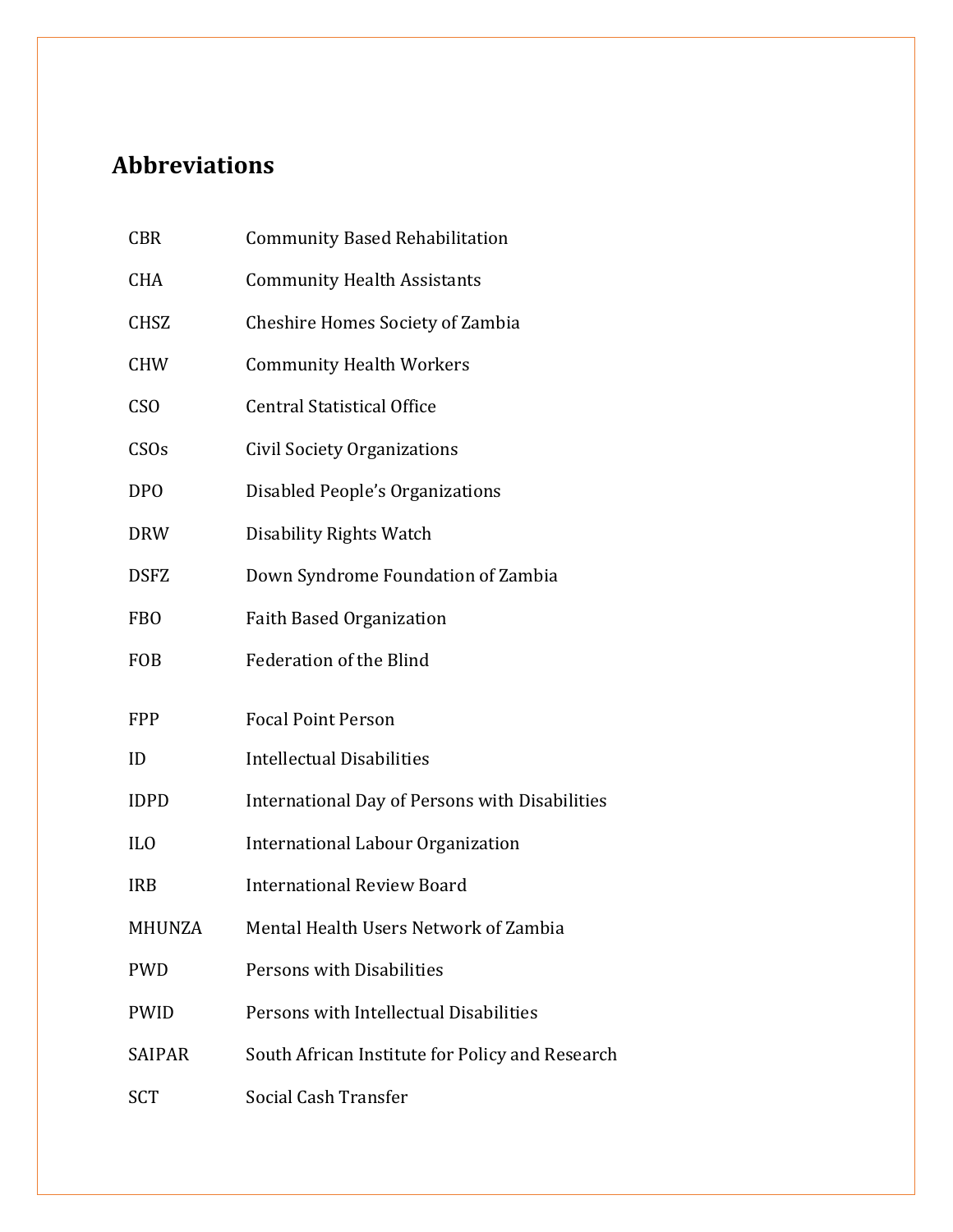| <b>UNCRPD</b> | UN Convention on the Rights of Persons with Disabilities              |
|---------------|-----------------------------------------------------------------------|
| <b>UNZA</b>   | The University of Zambia                                              |
| <b>WHO</b>    | World Health Organization                                             |
| ZACALD        | Zambia Association for Children and Adults with Learning Disabilities |
| ZAFOD         | Zambia Federation of Disability Organizations                         |
| ZAPCD         | Zambia Association of Parents for Children with Disabilities          |
| ZAPD          | Zambia Agency for Persons with Disabilities                           |
| ZGF           | Zambian Governance Foundation                                         |
| 7NDP          | Seventh National Development Plan                                     |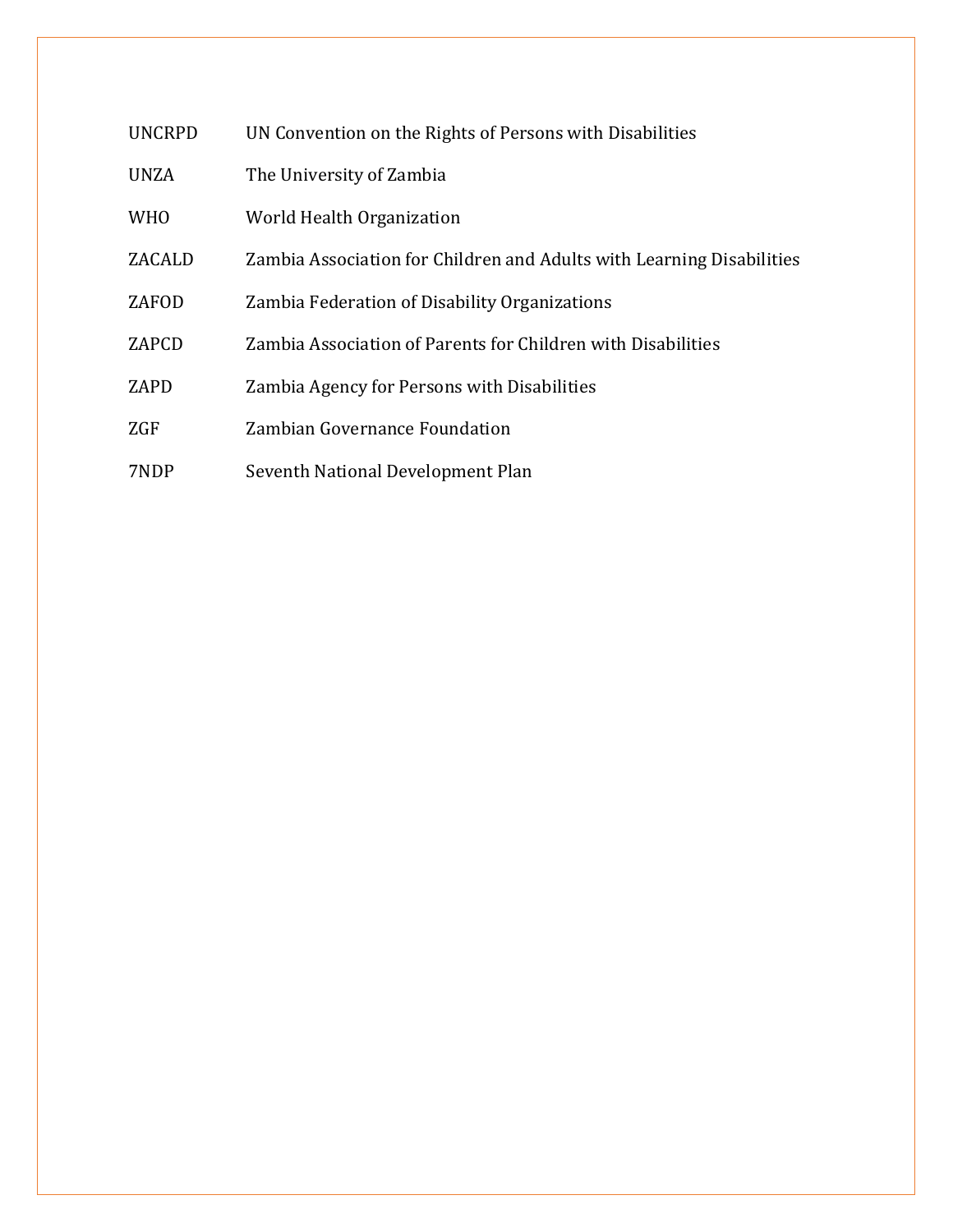# **Introduction**

In Zambia, negative, stigmatizing attitudes towards Persons with Intellectual Disabilities (PWID) at a community and national level inhibit access to equal education, employment, and social opportunities. Consequently, PWID are not given the same opportunities to live a fulfilling life as a person without a disability. Zambia has theoretical policies in place that should prevent discrimination and stigmatization towards PWID. For example, the United Nations Convention on the Rights of Persons with Disabilities (UNCRPD) was ratified by Zambia in 2010. Zambia also passed the Persons with Disabilities Act No.6 in 2012, reaffirming the rights of PWID. The problem is that these policies are not being put into practice.

Policies alone cannot change attitudes if they are not implemented. Many stigmatizing attitudes originate from the traditional beliefs that IDs come from a supernatural cause, like witchcraft (Mckenzie et. al, 2013). In general, those who are older and less educated are more likely to hold these beliefs (Kisanji, 1998). Because of shame and fear from the community, families tend to hide PWID in their homes, decreasing PWID visibility and inclusion within the community.

Furthermore, disability issues are not a national priority. Currently, the Zambia Agency for Persons with Disabilities (ZAPD) within the Ministry of Community Development and Social Welfare (MCDSW) is the primary government entity responsible for informing the public on disability issues and creating a supportive society (ZAPD, 2017). Unfortunately, their presence has a limited impact on the lives of PWID and many of the policies are not implemented down to a community level.

Existing research on ID recommends that public awareness and understanding need to increase in Africa to improve the lives and wellbeing of PWID (Mckenzie et. al, 2013). The problem is the existing literature does not describe how this can be achieved, only that it is necessary for equality. This paper adds to existing research by analyzing literature, reviewing different methods for community and national level ID sensitization, and making recommendations on ways to implement ID mainstreaming.

The goal of this paper is to evaluate disability mainstreaming at national level in the ministries, focusing on the disability focal point person (FPP) implementation and ZAPD strategies for disability inclusion. We also explore the debate on whether or not a Ministry of Disability should be created in Zambia. At a community level, we review the current status of attitudes towards IDs and describe the local language issue of only derogatory terminology being available to refer to PWID. We elaborate on methods for community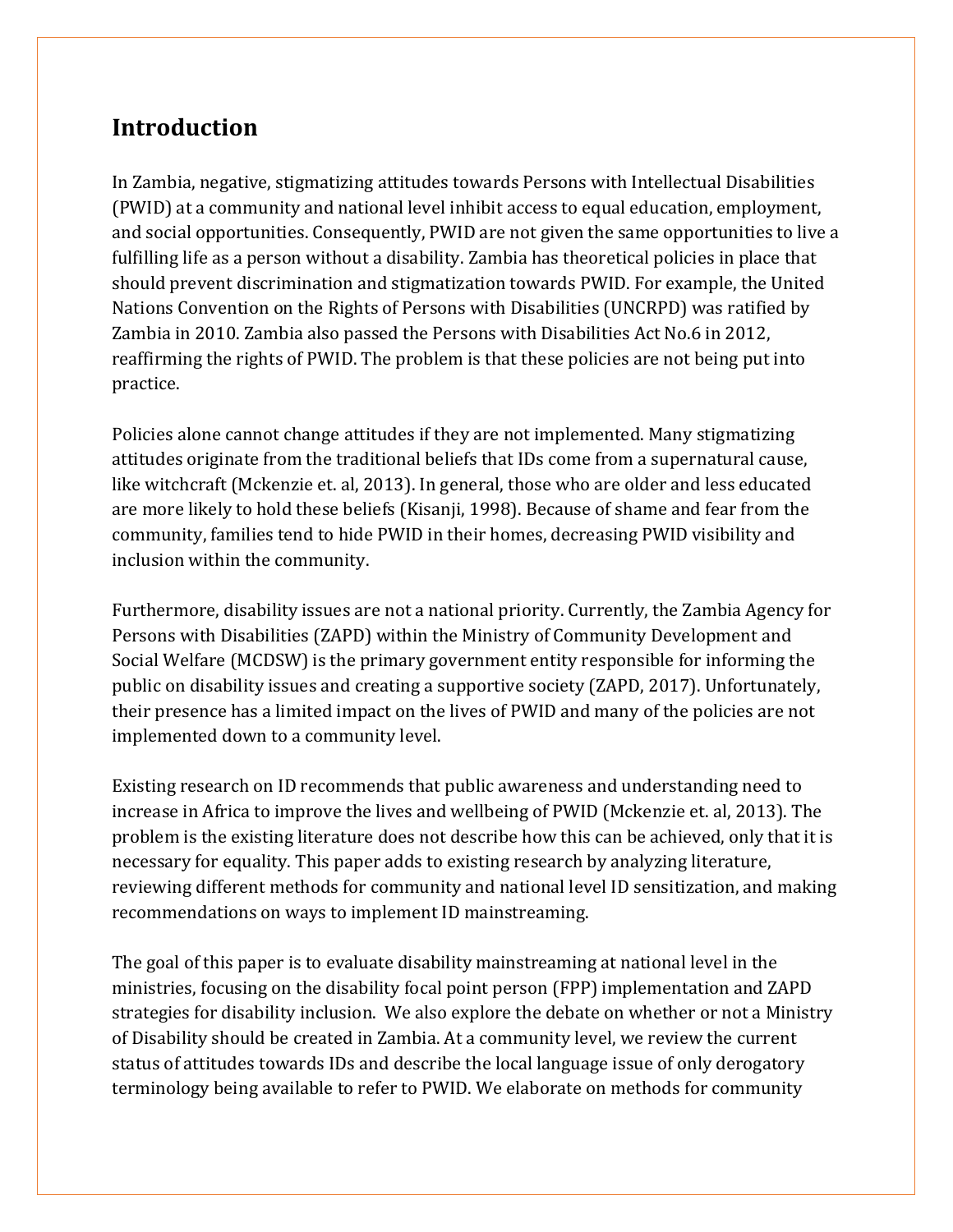sensitization and disability mainstreaming described by stakeholder interviews. This includes Community Based Rehabilitation (CBR), Community Health Assistants (CHA), Social workers, training opportunities, utilizing the International Day for Persons with Disability, and understanding the role that DPOs, parents, and PWID have.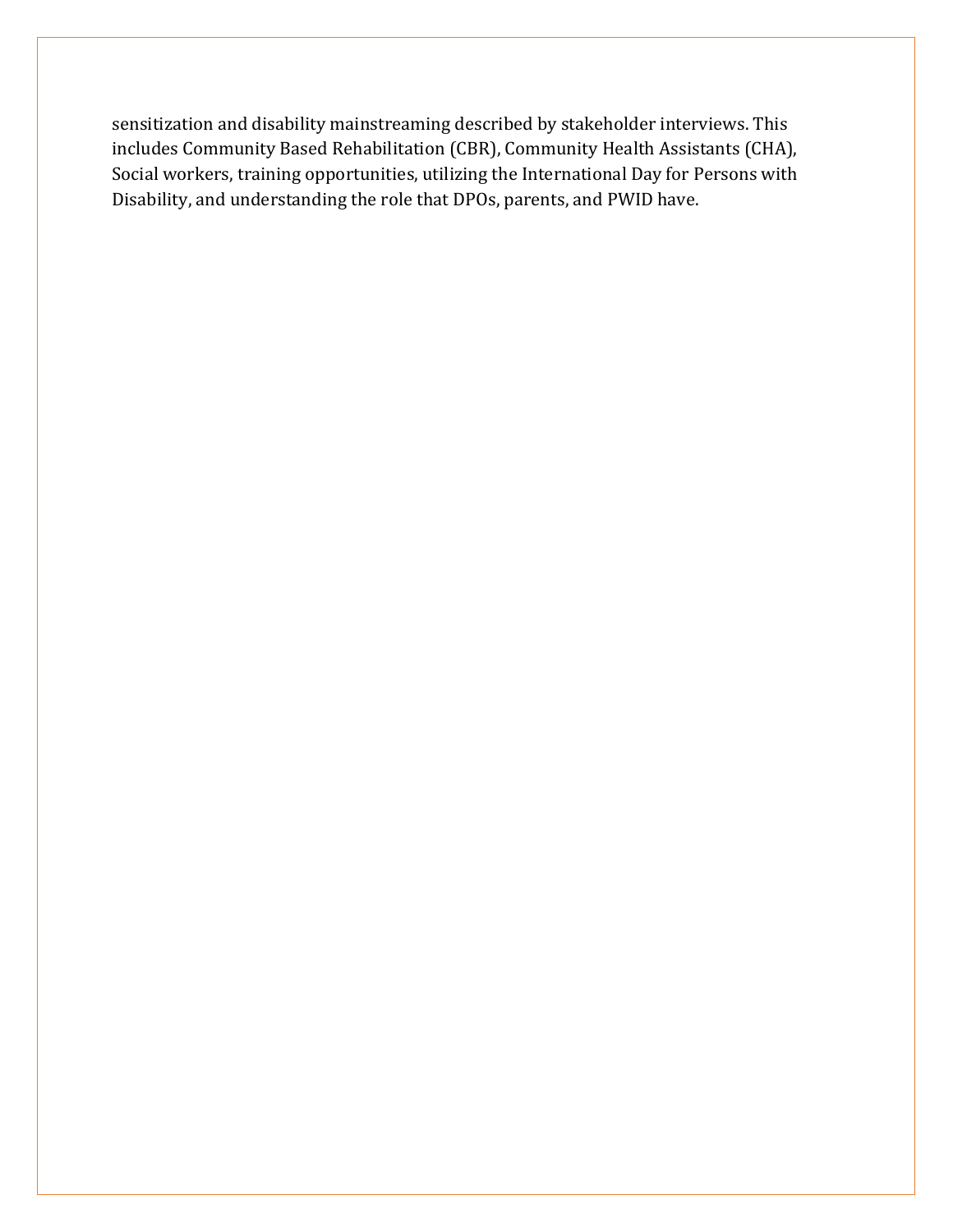# **Literature Review**

In 2015, the central statistical office found a 7.2% prevalence rate or 1,080,000 people living with disabilities in Zambia (preliminary results from National Disability Survey) (ZAPD, 2017). Of that population, it is currently unknown how many are people with ID. ID is the reduced ability to understand new information and apply new skills (WHO, 2017). The original definition incorporated IQ scores; an IQ test score about 70 indicates that an individual has an ID (American Association on Intellectual and Developmental Disabilities, 2010) but that definition has changed from a scientific approach to a human-rights based approach. The most common types of ID are Down Syndrome, Cerebral Palsy, and Fragile X syndrome.

## **National Policies**

Zambia has national policies and government entities in place that are responsible for integrating Persons with Intellectual Disabilities (PWID) into society. In 2010, Zambia ratified the UNCRPD shifting the approach to disability to be more human rights based. The Persons with Disabilities Act, passed in 2012, aimed to increase the participation of PWD through equal opportunities in the civil, political, economic, social and cultural spheres. This act also gives PWD the right to not be called derogatory names because of their disability. The problem is these rights are not being respected by community members and because of this, many barriers are placed on PWDs.

## **Barriers Faced by PWD**

Although policies are present, there are multiple barriers faced by PWDs preventing them from inclusion. Negative attitudes exist towards PWDs and some people worry that inclusion will affect the achievements of people without disabilities (Scior, Hamid, Hastings, Werner, Belton, Laniyan, Patel & Kett, 2015) Traditional beliefs influence current attitudes; some believe that PWD are a result of witchcraft or a punishment from God for misbehavior from parents. Families tend to hide family members with ID because of shame that comes from these traditional beliefs (Mung'omba, 2008).

## *Services*

PWD have the right to equal opportunities but they have difficulty accessing services. Due to lack of funding, negative attitudes, and lack of participation in decisions that affect their lives, PWD have poorer health, lower education, less economic participation and poverty rates (WHO, 2011). PWDs are one of the most marginalized groups globally because of social exclusion. It's harder for them to get access to disability organizations. Families of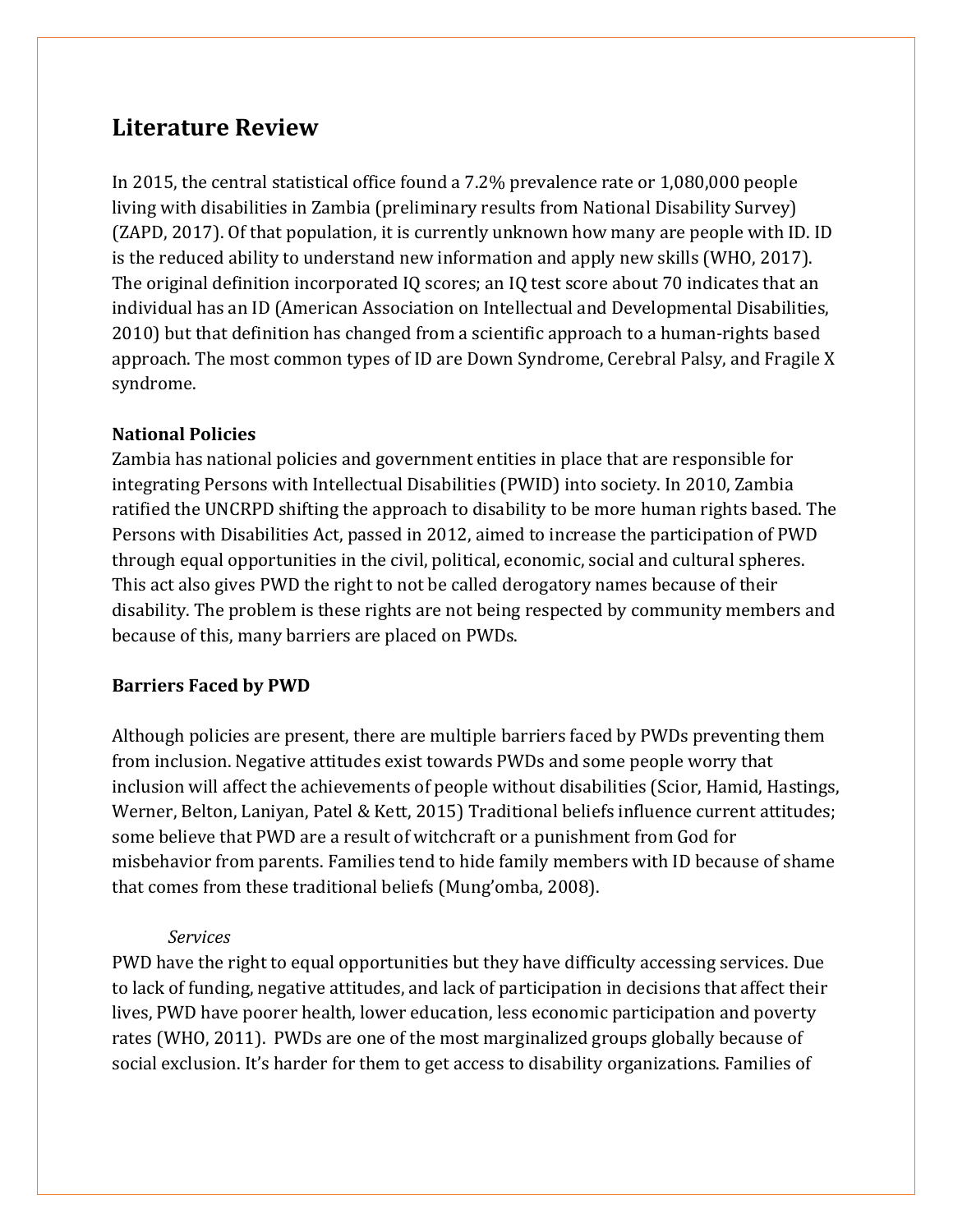PWDs need attention as well since they face economic stress. More investment needs to be put into the management of services available (McKenzie, McKonkey and Adnams, 2013).

Currently, PWD are receiving some financial support through social cash transfer programs which the Ministry of Community Development and Social Welfare (MCDSW) is in charge of. When the social cash transfer (SCT) started, the original requirement was for the aged, who were unemployed. The requirements expanded to include PWDs. Families get paid 70 kwachas bi-monthly and families of PWD get paid twice that amount bi-monthly. Community workers work with ministry staff to identify those who are vulnerable. Once people are on the SCT program, they stay in the program for the rest of their life.

There was an evaluation of SCT in 2014 and the results were successful. During the 30 month period, nearly all the recipients received their payments and most households were kept up to date on when the payments were arriving (UNICEF, 2014). The MCDSW has goals of moving the cash transfers to e-payments and beneficiaries will withdraw their payments from ATMs. The ministry also wants to expand the number of beneficiaries on SCT. Currently there are 78 districts included in the program and the goal is to have 106 districts included (Minister of Community Development and Social Welfare, 2016).

#### *Education*

The National Policy on Education of 1996 states that every individual has the right to education, regardless of personal circumstances or capacity (ILO, 2013). As of 2017, there are 24 special education schools and 220 special education units within mainstream schools (ZAPD, 2017).

Available statistics from Central Statistical Office (CSO) indicate that Zambia has a total of 50,238 pupils with ID in grades 1-9, and 878 pupils with ID in grades 10-12. There is a total of 32,752 male pupils and 18,364 female pupils giving a total of 51,116 pupils with ID (Ministry of Education policy plan, 2009). According to ZAPD 2017 Policy Statistics, the literacy rates for PWDs is 58.6% compared to the average of 70.2%. This is due to the fact that primary education is the highest level of education attained by the majority of PWDs. 34.4% PWDs never attended school compared 20.9% of those without disabilities (ZAPD, 2017). Transportation can be an issue for students so many drop out of school. Due to lack of resources, there also is not enough support in normal classrooms to accommodate PWD.

Placing students with disabilities in inclusive classrooms would be ideal; teachers would have to go through disability training in order to be prepared and provide the support needed. According to the Persons with Disability Act of 2012, all primary school teachers must take a class on special education but it's unclear if this law is in effect. On the other hand, the severity of the disability has a large impact on how students with ID will actually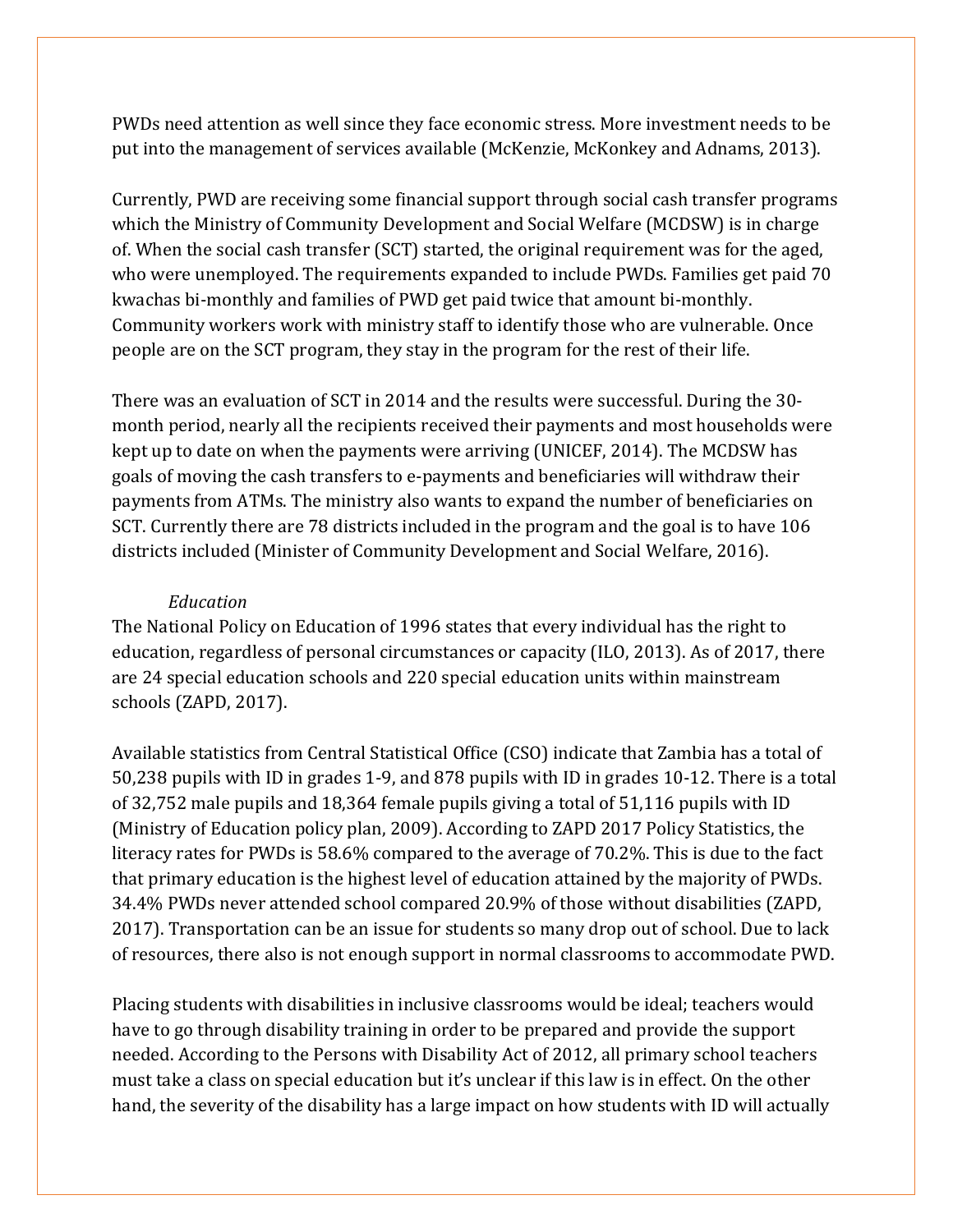behave in an inclusive classroom. The ratio of students to teachers (48:1) is already high so it would be difficult for teachers to spend extra time on the students with intellectual disabilities. Teachers agree that there needs to be more information and expertise. For those who have members in their family with a disability, or closely know someone with a disability, they are more equipped to include students with disabilities in their classroom (Subban & Sharma, 2005).

### *Employment*

In Zambia, many employers do not hire PWDs because they don't think it will be economically profitable for their companies. (ILO, 2013). Negative attitudes and perceptions from employers create discrimination and barriers for PWDs. Employers tend to concentrate on one's outlook than the skill and diligence that PWD have (Chanda, 2011). Contrary to popular belief, hiring PWDs is beneficial for both employers as well as PWDs. Businesses who employ three or more PWD get a tax rebate incentive making it economically favorable (Mwale, 2003). For PWDs, their attitudes improve when working in a welcoming environment where they don't face discrimination or stigma.

PWIDs working in an inclusive environment developed positive self-images and no longer felt 'disabled.' (Knox, Mok & Parmenter, 2000)**.** In order to obtain an inclusive workplace, staff members have to be trained or else they might still have negative misconceptions towards PWDs. Before PWDs find employment, they need to undergo proper training. Inappropriate social and emotional behaviors can be significant barriers to successful employment (ILO, 2013). Vocation training and market analysis should be done to see the precise skills that are needed. Independent living and social skills are also important to achieving successful employment (Koistinen, 2008). Employing PWDs is slowly becoming more common but many PWD and their families remain economically vulnerable and unemployed (Mung'omba, 2008)**.** 

## **Documented Recommendations for Eliminating Stigma**

False and harmful beliefs prevent PWD from participating in society. Many of the negative attitudes and misconceptions towards PWDs come from the lack of awareness. In order to raise awareness, these recommendations were given. There should be participation in social, cultural and religious activities in the community, with the goal being to overcome stigma that excludes PWIDs. Parents and families of PWIDs should be included as well in order to help show the community positive images of PWIDs (McKenzie, McKonkey and Adnams, 2013).

Another measure that can be taken is to have more school based awareness about disability. Disability rights awareness should be included in all such education programmes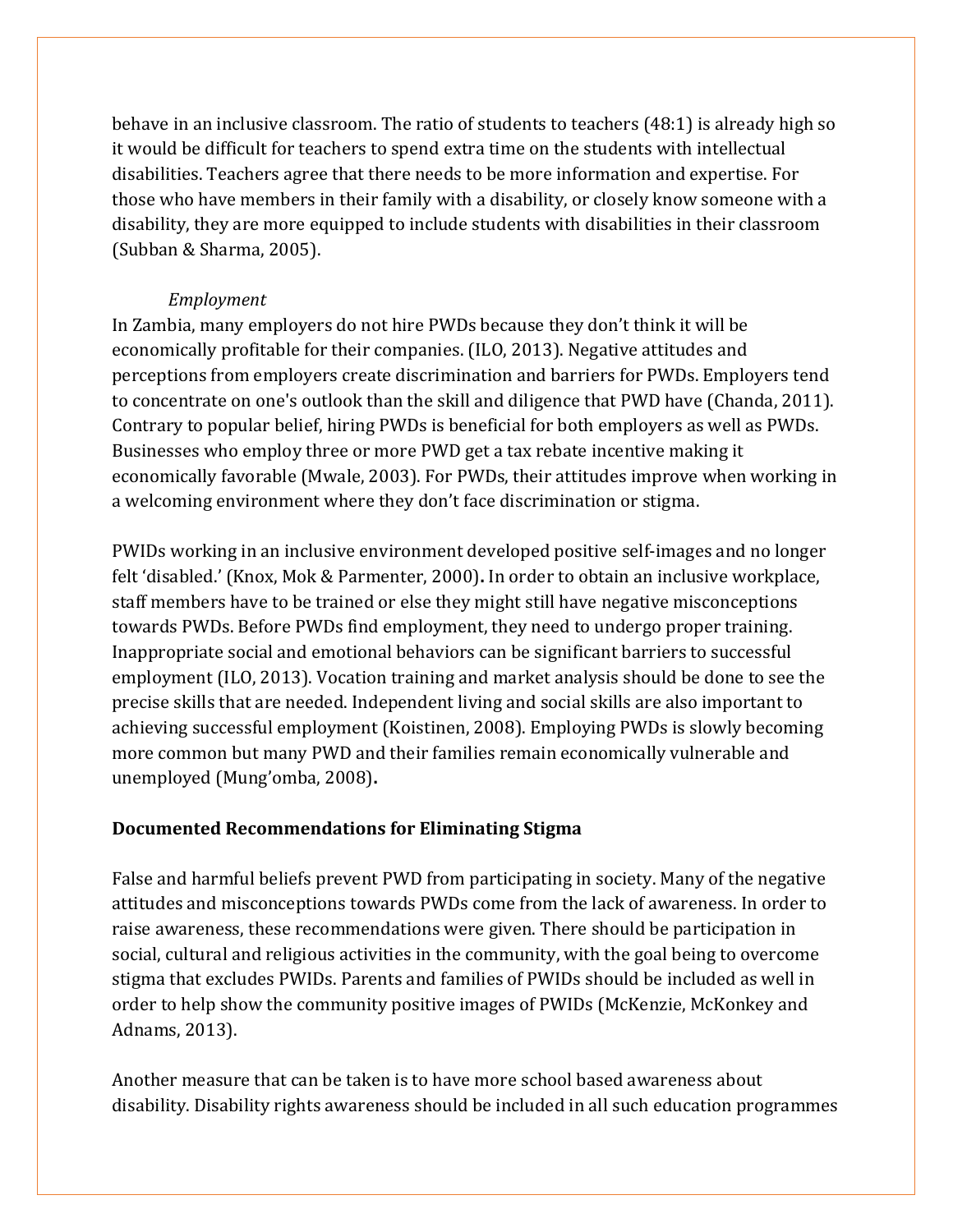so that children can be reached at an early age. Teachers should be trained on disability and how to accommodate students with disabilities. Having this human right based approach will help combat stigma and discrimination towards PWD (UN Division for Social Policy Development and Department of Economic and Social Affairs, 2016).

All the literature gathered stated that a gap is missing between policy and implementation at a community level and the even though the recommendations were to raise awareness and change community attitudes, there wasn't much literature on how specifically to do so.

Moving away from policies and current attitudes, focus was shifted towards disability training toolkits to discover what methods could be used to sensitize people on disabilities. Civil society organizations in Zambia underwent disability mainstreaming toolkits which focused on transitioning disability from the medical model to the social model. The medical model views disability as a medical issue that can be fixed; the individual is the problem. The social model, on the other hand, views society as the issue and focuses on inclusion (Gilbert, 2013). In the Toolkit on Disability for Africa, a session sheet for trainers was made to promote participation in everyday life. The training workshop was composed of two sessions. The first session, 90 minutes long, 20 minutes of which a presentation is given about the obstacles to participation in political and public life for PWD. The rest was about group work and a summary discussion. These training sessions occurred over the course of two days (Gilbert, 2013). There weren't any evaluations though to see the effect of the toolkits.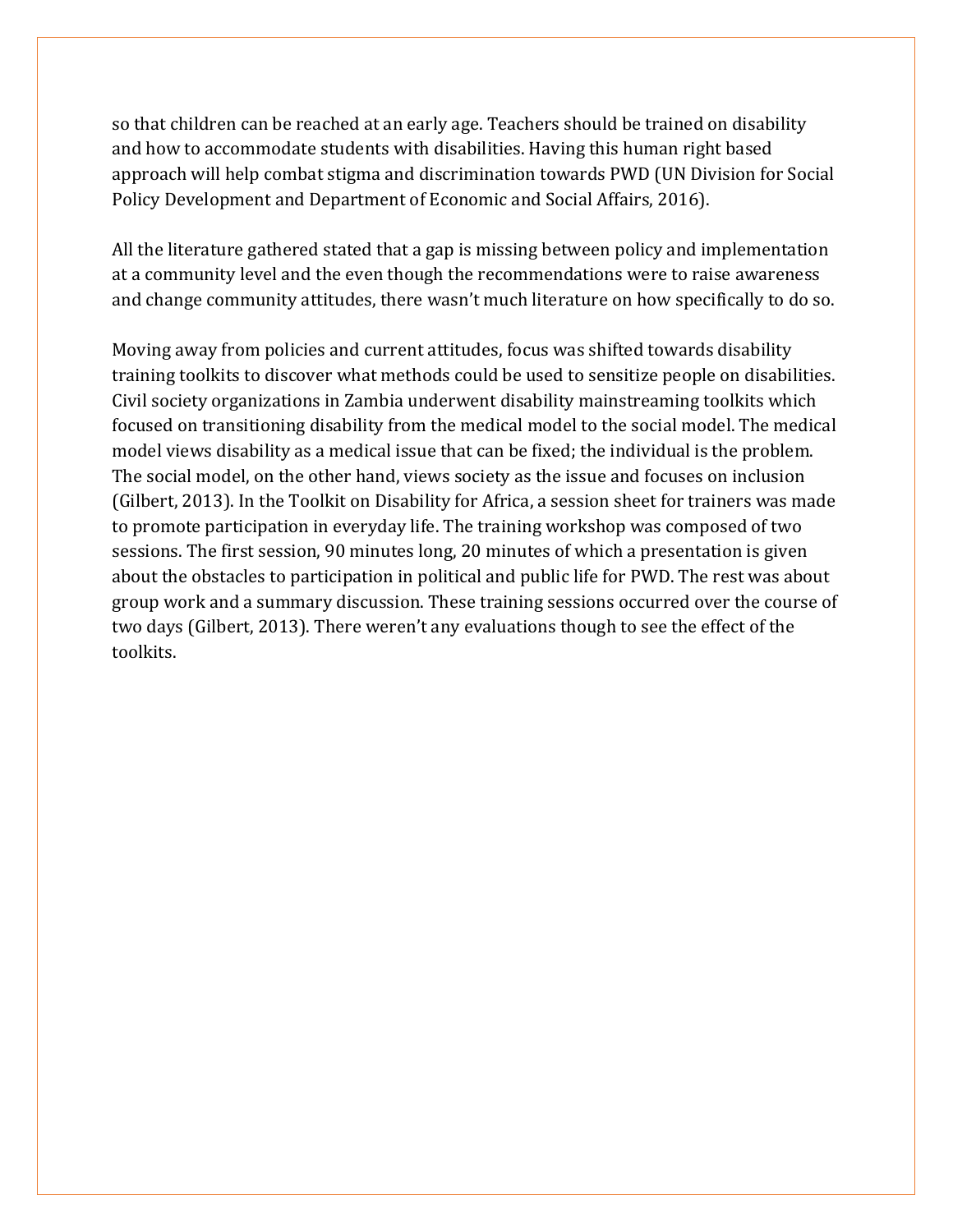# **Methods**

In this paper, we explore the current status of attitudes towards ID and evaluate methodology recommended for sensitization and mainstreaming at a community level. At a national level, we review the status of disability mainstreaming throughout the ministries including ZAPD's current approach on informing the public on disability awareness and inclusion. To do this, we reviewed relevant literature and conducted semiformal interviews with stakeholders. We interviewed 15 stakeholders, either in person or by phone including representatives from the Ministry of Community Development and Social Welfare (MCDSW), the Mental Health Users Network (MHUNZA), UTH Special Needs School, Zambia Agency for Persons with Disabilities (ZAPD), Zambia Federation for Disability Organizations (ZAFOD), Zambia Association for Children and Adults with Learning Disabilities (ZACALD), Cheshire Homes Society of Zambia, Disability Rights Watch (DRW), and Down's Syndrome Foundation of Zambia. These stakeholders were found in collaboration with the SANI Foundation and South African Institute for Policy and Research (SAIPAR). The literature review included existing information on the status of inclusion of PWID at a community level. To evaluate the current attitudes towards PWID in Zamia, we created a survey composed of 17 multiple choice questions. The survey was sent out through the mailing list from SANI Foundation. It was also given to a convenience sample of 15 UNZA students and individuals from the stakeholder organizations we interviewed with. This research was completed in Lusaka, Zambia during June and July of 2017.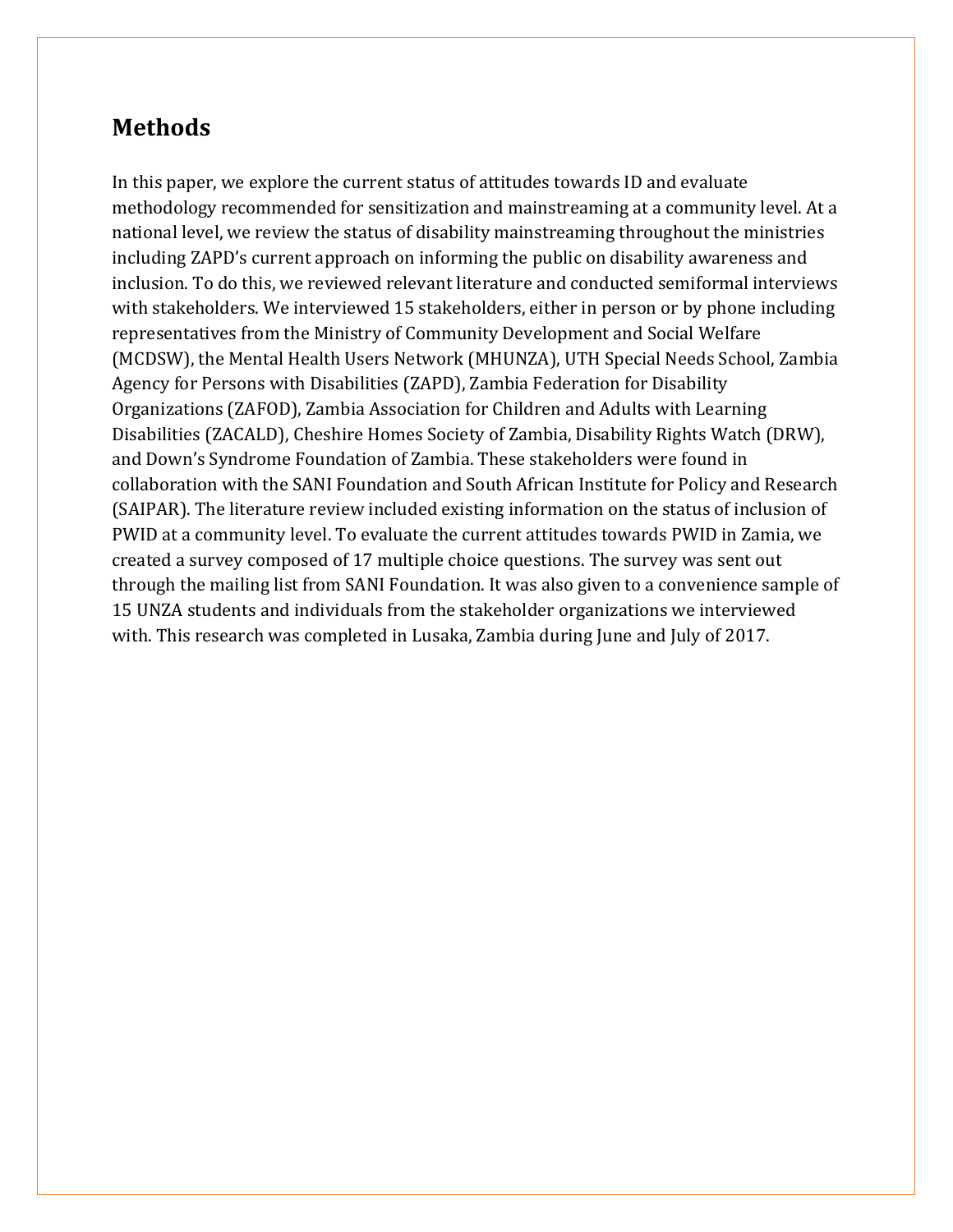# **Current Attitudes Towards PWID**

All interviewed stakeholders confirmed that the current attitudes towards PWID are negative in Zambia. Some thought that P[W](#page-11-0)ID are feared because of a lack of knowledge and understanding of the struggle PWID face. <sup>1</sup> Others thought that cultural beliefs were to blame, such as the belief t[ha](#page-11-1)t PWID are possessed and their condition is the result of a punishment on the family. <sup>2</sup> This results in PWID being brought to traditional healers or churches to be prayed for. [3](#page-11-2) PWID are also not treated equally within their families. They are kept home and not given the same opportun[it](#page-11-3)ies for education as other siblings, resulting in not receiving the support they need. <sup>4</sup> PWID are also stigmatized during public transportation<sup>[5](#page-11-4)</sup> and thei[r](#page-11-5) autonomy and decision making is limited in community settings like hospitals and banks. <sup>6</sup> PWID are not only looked down upon in their own community but also the d[is](#page-11-6)ability community in general. They do not think that PWID can make useful contributions. 7

Our survey results confirmed the perception that general community attitudes are negative towards IDs and that families shelter their child with an ID. The most popular answer for why community attitudes were negative was that PWID are seen as less human because they do not possess the same intellectual abilities. Another popular answer was PWID do not have the right social abilities to fit into society. The most common response for how PWID can be more included in the community was church leaders and community members need to promote inclusion. Also promoting inclusive education at a young age was a common response along with the government should provide more services. The people surveyed also thought that church, family and friends' opinions were key influences in changing mindsets, something that will be considered when we discuss community results.

<span id="page-11-0"></span><sup>&</sup>lt;sup>1</sup> Personal communication with a representative from ZGF and a representative from CHSZ

<span id="page-11-1"></span><sup>2</sup> Personal communication with a representative from MHUNZA and a representative from FOB

<span id="page-11-2"></span><sup>3</sup> Personal communication with a representative from MHUNZA

<span id="page-11-3"></span><sup>4</sup> Personal communication with a representative from ZAFOD and a representative from DRW

<span id="page-11-4"></span><sup>5</sup> Personal communication with a representative from UTH Special School

<span id="page-11-5"></span><sup>6</sup> Personal communication with a representative from ZAFOD

<span id="page-11-6"></span><sup>7</sup> Personal communication with a representative from ZAFOD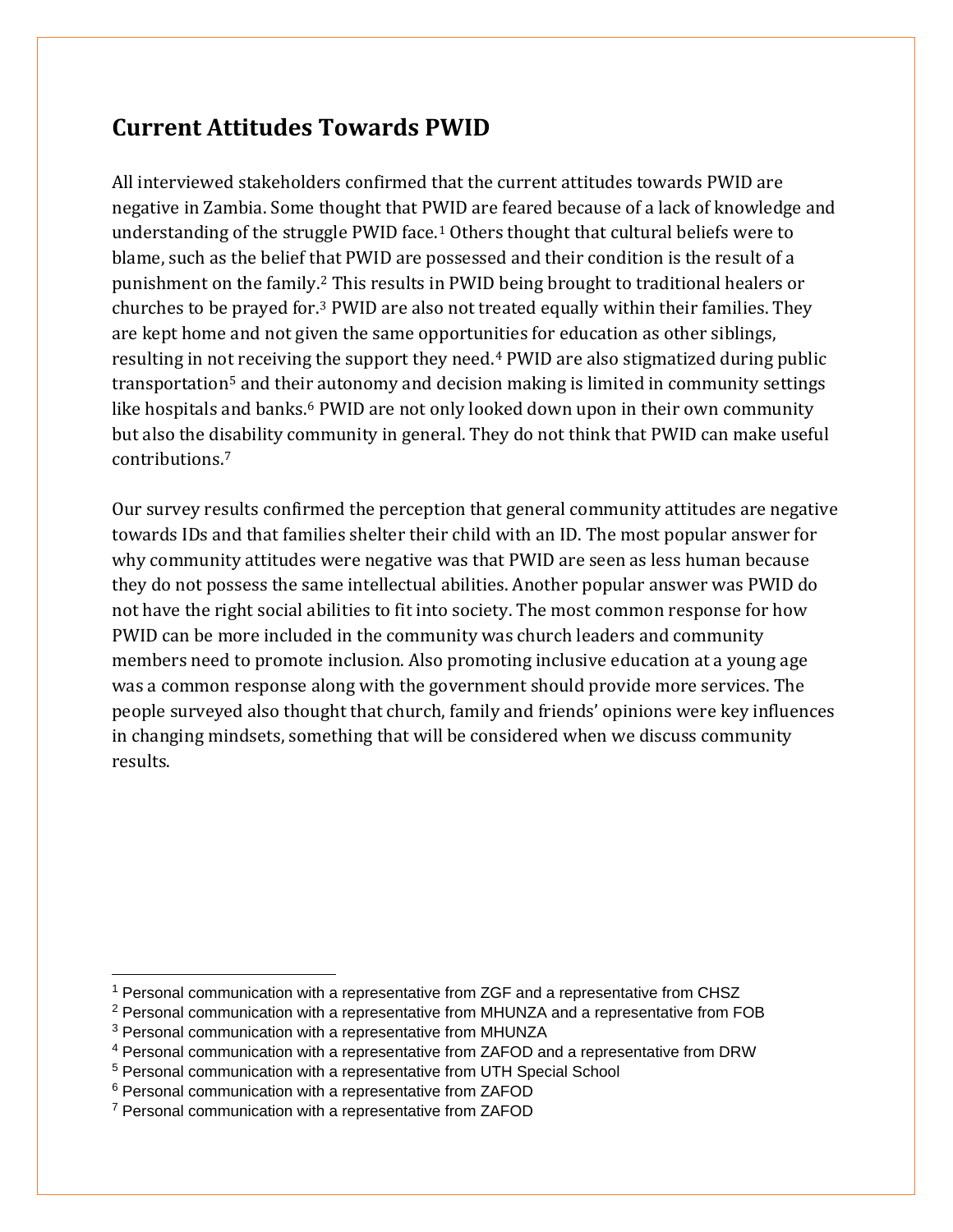# **Resolving Inclusion Barriers**

#### *National Level*

### **Mainstreaming ID Throughout the Ministries**

The level of disability mainstreaming that occurs throughout the ministries is dependent on the political climate and funding available at that time. ZAPD made statements in their Strategic Plan for 2017-2021 that they are shifting their focus away from providing services to PWD towards moving this responsibility to other stakeholders through mainstreaming. (ZAPD, 2017) Their primary method for this is using decentralized Focal Point Person (FPP) system, required by the UNCRPD. A FPP is appointed to receive disability training, mainstream disability issues within their ministry, and sensitize their coworkers. The problem is this position is unpaid and not well known even among the MCDSW, compared to FPP for gender and HIV. Also, non-decision-making [p](#page-12-0)eople often receive this training, making it difficult for it to be translated into practice. 8

Funding to the ministries for disability consideration in their programming has been increasing[9](#page-12-1) but there is concern on accountability. More effective budge[t t](#page-12-2)racking down to the district level is needed to see how the funds are being implemented. $^{10}$ 

Disability is a cross-sectional issue that covers the jurisdiction of multiple ministries such as the Ministry of Justice and the Ministry of Education. PWID are vulnerable to sexual violence because perpetrators think they will not testify<sup>[11](#page-12-3)</sup>. They are also not given equal access to justice in the legal system. The Victim Support Units in police stations do not have the training and resources to accommodate PWID, who are often deemed unable to instruct a lawyer or stand trial (ZAPD, 2017). Also, [so](#page-12-4)me laws in place, such as trespassing laws, make PWIDs vulnerable to being arrested. 12

Many of the stakeholders we interviewed thought changes needed to be made towards education to change attitudes, falling in the jurisdiction of the Ministry of Education. Unfortunately, the Seventh National Development Plan (7NDP) released did not include disability into the education goals (Ministry of National Development Planning, 201[7\).](#page-12-5) Zambia needs to solidify its education goals for disability before change can happen. <sup>13</sup> It was recommended by the stakeholders that the curriculum needs to create more disability

<span id="page-12-1"></span><sup>9</sup> Personal communication with a representative from MCDSW and a representative from DRW

<span id="page-12-0"></span><sup>&</sup>lt;sup>8</sup> Personal communication with a representative from ZAFOD and a representative from DRW

<span id="page-12-2"></span><sup>&</sup>lt;sup>10</sup> Personal communication with a representative from DRW

<span id="page-12-3"></span><sup>11</sup> Personal communication with a representative from ZAFOD

<span id="page-12-4"></span><sup>12</sup> Personal communication with a representative from ZAFOD

<span id="page-12-5"></span><sup>&</sup>lt;sup>13</sup> Personal communication with a representative from DSFZ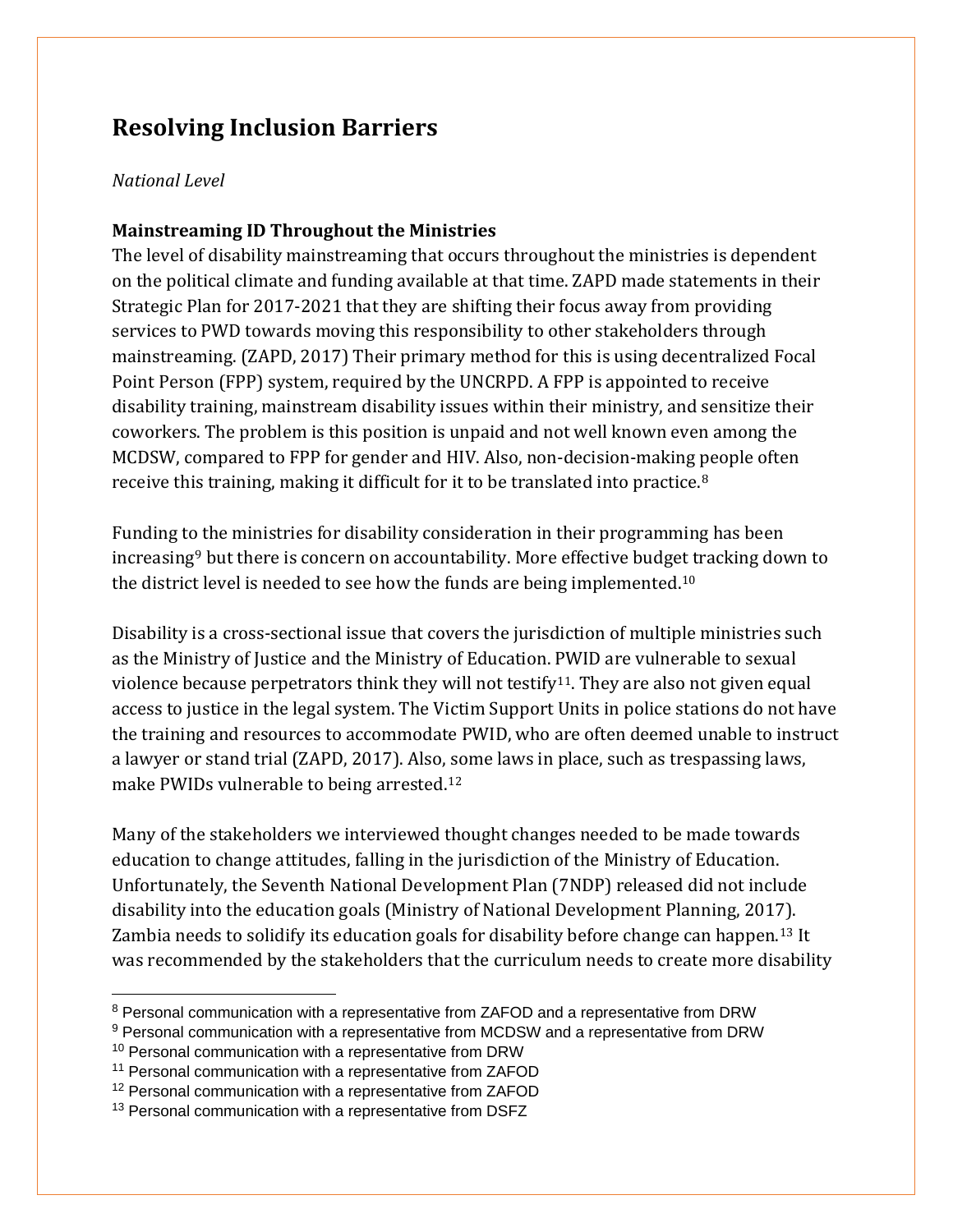awareness through a human right based approach<sup>[14](#page-13-0)</sup> [and](#page-13-1) more services need to be available in schools to increase PWID visibility and acceptance. <sup>15</sup> Disability issues apply to multiple ministries and need to be mainstreamed as such.

Representative from the DSFZ, an organization based in the eastern province, said that the ZAPD's presence should be felt throughout Zambia but currently this is not happening. The ZAPD is the primary agency in the government responsible for informing the public on disability issues and creating a supportive society. Their fourth outcome for the 2017-2021 Strategic Plan is to create a well-informed society supportive of disability issues. The 6 main strategies proposed to do this are involving faith based organizations (FBOs), increasing community awareness and sensitization at a national, provincial, and district levels through radio and TV programs, theater activities and sensitizing at least 2 chiefs per district, implementing a disability role model or "champion" strategy, lobbying for the inclusion of disability in school curriculums, engaging the private sector to include disability within their operations, and using print and electronic media to engage the public, including having a disability annual media awards starting in 2018.

Radio was the most common answer on how our stakeholders thought they could reach a wide population<sup>[16](#page-13-2)</sup> since radios are in cars, phones, and accessible to rural populations<sup>[17](#page-13-3)</sup>. More needs to be done besides radio programing to reach more people[18](#page-13-4). Stakeholders also mentioned youth with ID getting involved in the community t[hro](#page-13-6)ugh sports, poetry<sup>19</sup>, and holding community events with drummer and cultural groups<sup>20</sup>.

## **Ministry of Disability Debate**

Currently, disability issues are not being thoroughly mainstreamed throughout the ministries. This brings up the debate on whether all the responsibility should stay with ZAPD within the MCDSW or if a new Ministry of Disability should be created. The argument against the creation of the new ministry points out a separate ministry might lead to exclusion and isolation of PWD while additionally preventing disability mainstreaming. [21](#page-13-7) Instead it is more important to promote inclusion within other ministries since disability is

<span id="page-13-0"></span><sup>&</sup>lt;sup>14</sup> Personal communication with a representative from DRW, a representative from FOB and a representative from MHUNZA

<span id="page-13-1"></span><sup>&</sup>lt;sup>15</sup> Personal communication with a representative from DRW and a representative from ZACALD

<span id="page-13-2"></span><sup>&</sup>lt;sup>16</sup> Personal communication with a representative from FOB and a representative from CHSZ

<span id="page-13-3"></span><sup>&</sup>lt;sup>17</sup> Personal communication with a representative from DRW

<span id="page-13-4"></span><sup>&</sup>lt;sup>18</sup> Personal communication with a representative from ZAPD

<span id="page-13-5"></span><sup>&</sup>lt;sup>19</sup> Personal communication with a representative from DRW

<span id="page-13-6"></span><sup>&</sup>lt;sup>20</sup> Personal communication with a representative from CHSZ

<span id="page-13-7"></span><sup>&</sup>lt;sup>21</sup> Personal communication with a representative from ZAFOD, a representative from DRW and a representative from CHSZ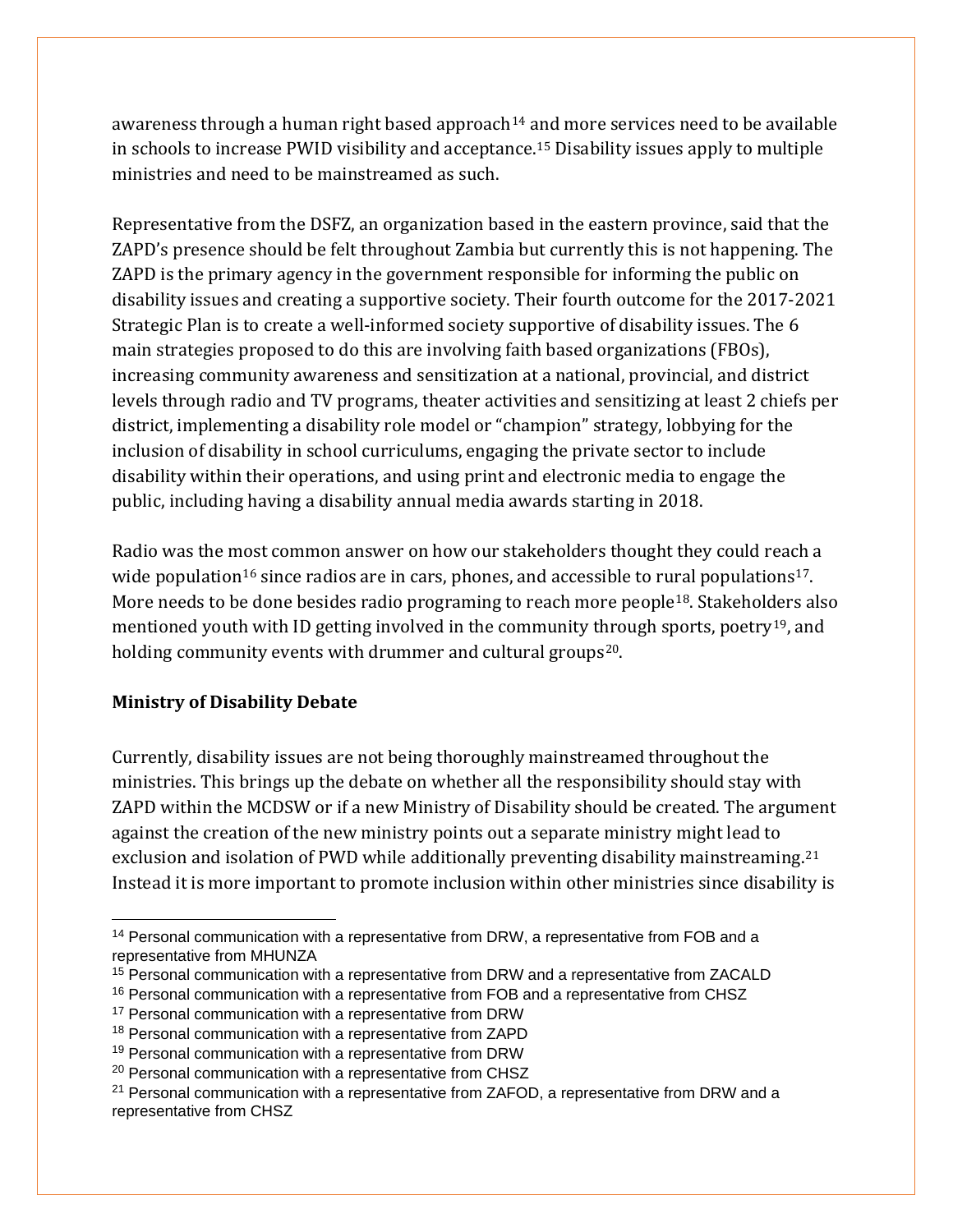a cross-cutting issue that spreads across multiple ministries. [22](#page-14-0) Disability needs to be mainst[rea](#page-14-1)med within the ministries the same way it should be mainstreamed throughout society. <sup>23</sup> A counter argument for a Ministry of Disability emphasized that it would be beneficial to have all of the disability issues focused into one ministry. It would receive its own funding that would be easier to track and ensure it is going towards disability issues and not be mishandled.<sup>[24](#page-14-2)</sup> Increasing funding stability would be beneficial since the current ZAPD does not have an endowment to continue operations if funding is unexpectedly interrupted.

Looking at the creation of the Ministry of Gender in 2012 can give some insight on potential consequences of the creation of the Ministry of Disability. Ministry of Gender came about from gender mainstreaming. Like the Ministry of Gender, a Ministry of Disability would be using the infrastructure and resources of MCDSW.[25](#page-14-3) Plus representatives from the MCDSW thought it could easily be placed into another ministry if the political climate changed. Like disability, gender issues span across the jurisdiction of multiple ministries. Other ministries do not take the Ministry of Gender seriously (Lusaka Times, 2017) which could have negative consequences if other ministries not properly reporting to the Ministry of Gender.

#### *Community Level*

# **Sensitization and Mainstreaming**

## **Use Existing Infrastructure**

One method for mainstreaming disability issues at a community level is to use existing infrastructure available.[26](#page-14-4) This helps promote inclusion by using well established community resources and not creating separate ones that can be segregating. Using existing infrastructure can also be more efficient.

One avenue to utilize is community health assistants (CHAs) from the Clinton Health Foundation. ZGF has been working on making disability training available to CHAs<sup>[27](#page-14-5)</sup>. CHAs already receive training on topics of sanitation and health so additional disability sensitization training could be fit into the curriculum. In addition, CHAs are respected

<span id="page-14-0"></span><sup>&</sup>lt;sup>22</sup> Personal communication with a representative from ZACALD

<span id="page-14-1"></span><sup>&</sup>lt;sup>23</sup> Personal communication with a representative from CHSZ and a representative from DRW

<span id="page-14-2"></span><sup>&</sup>lt;sup>24</sup> Personal communication with a representative from DSFW

<span id="page-14-3"></span><sup>&</sup>lt;sup>25</sup> Personal communication with a representative from MCDSW

<span id="page-14-4"></span><sup>26</sup> Personal communication with a representative from ZGF

<span id="page-14-5"></span><sup>&</sup>lt;sup>27</sup> Personal communication with a representative from ZGF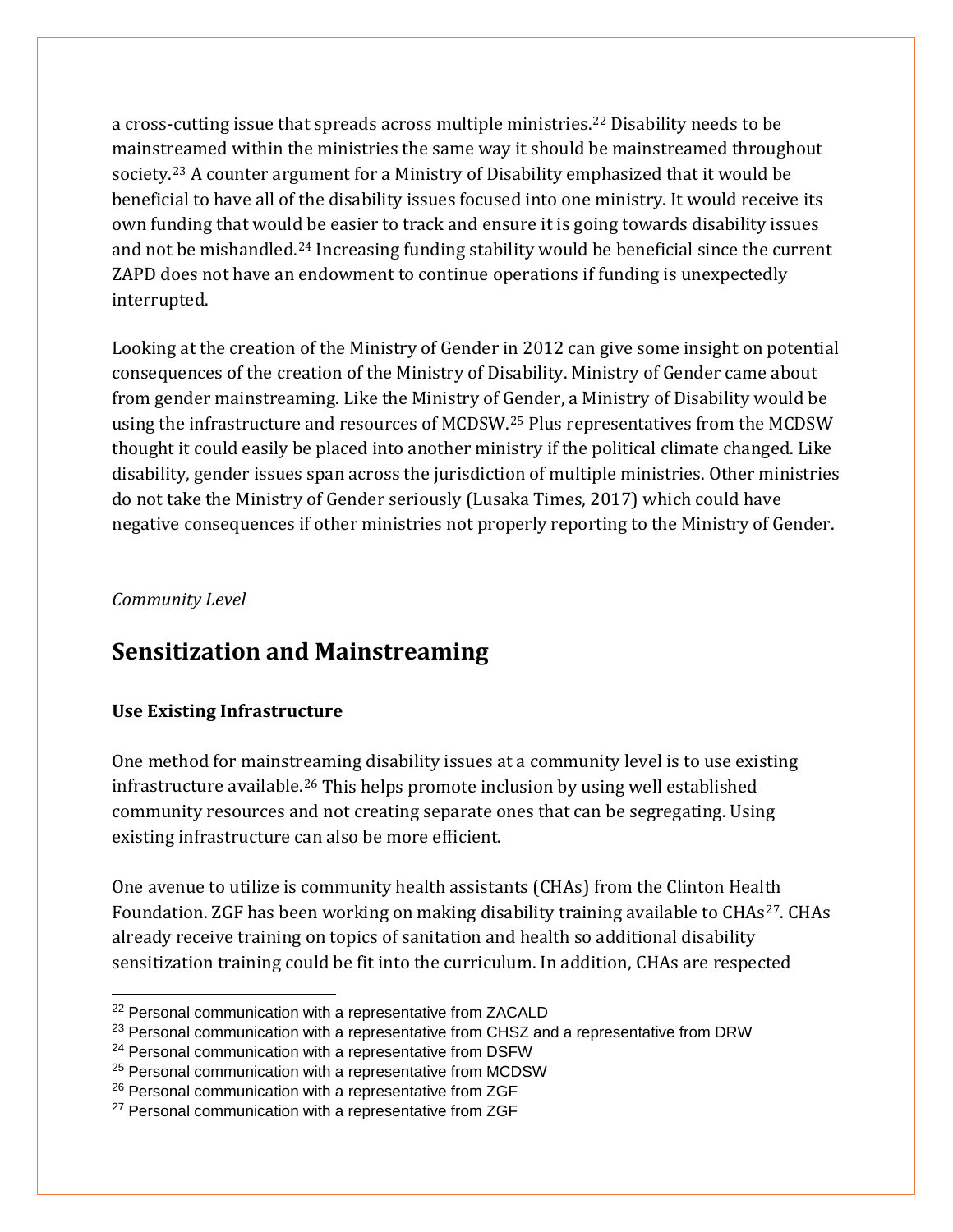members of the community and can play a role in ID awareness as well as debunking popular ID origin myths. It was a[lso](#page-15-0) recommended to use sensitivity training for social workers to increase their impact. 28

Another method of disability mainstreaming that utilized existing resources is Community Based Rehabilitation (CBR). According to the WHO, CBR is "a strategy within general community development for the rehabilitation, poverty reduction, equalization of opportunities and social inclusion of all people with disabilities" (Achu et al., 2010). This is broken down into five categories: health, education, livelihood, social, and empowerment. As of 2017, there are three piloted CBR programs in Zambia: Livingstone, Kazungula, and Zimba. Initial results are supporting upscaling of the programs (ZAPD, 2017). Advocacy groups are involved in CBR [to](#page-15-1) support inclusive activities in the community and promote early identification of PWID.<sup>29</sup> CBR a[lso](#page-15-2) focuses on making sure community services are accessible for those with disabilities.<sup>30</sup> They ru[n a](#page-15-3)wareness programs involving parents, CSOs and people dealing directly with children. 31

Churches are another possible avenue within the community that can be used to change attitudes towards ID. They are well established within the community and, as stated previously, our survey found that church was one of the top influences on individual attitudes. Many of our stakeholders thought that the church was a good place for parents to receive support and sensitize the community. [32](#page-15-4) The ZAFOD recommends self-advocacy disability groups should visit churches to sensitize the leaders o[n t](#page-15-5)he problems PWD face. Both Christians and Muslims need to be involved in this process.<sup>33</sup>

#### **The Language Problem**

One additional barrier PWID face towards inclusion is the language used to describe their disability. In many of the local languages in Zambia, like Nyanja and Bemba, only derogatory terms exist to describe PWID.[34](#page-15-6) The Disabilities Act of 2012 prohibits derogatory language but it is still used in communities and the media because there are not alternative words to use. The problem is language is difficult to change. It takes a long time

<span id="page-15-0"></span><sup>&</sup>lt;sup>28</sup> Personal communication with a representative from MHUNZA

<span id="page-15-1"></span><sup>29</sup> Personal communication with a representative from ZAFOD

<span id="page-15-2"></span><sup>&</sup>lt;sup>30</sup> Personal communication with a representative from CHSZ

<span id="page-15-3"></span><sup>&</sup>lt;sup>31</sup> Personal communication with a representative from DRW

<span id="page-15-4"></span><sup>&</sup>lt;sup>32</sup> Personal communication with a representative from UTH Special School and a representative from ZAPD

<span id="page-15-5"></span><sup>33</sup> Personal communication with a representative from ZAFOD

<span id="page-15-6"></span><sup>&</sup>lt;sup>34</sup> Personal communication with a representative from ZACALD, a representative from MHUNZA and a representative from DRW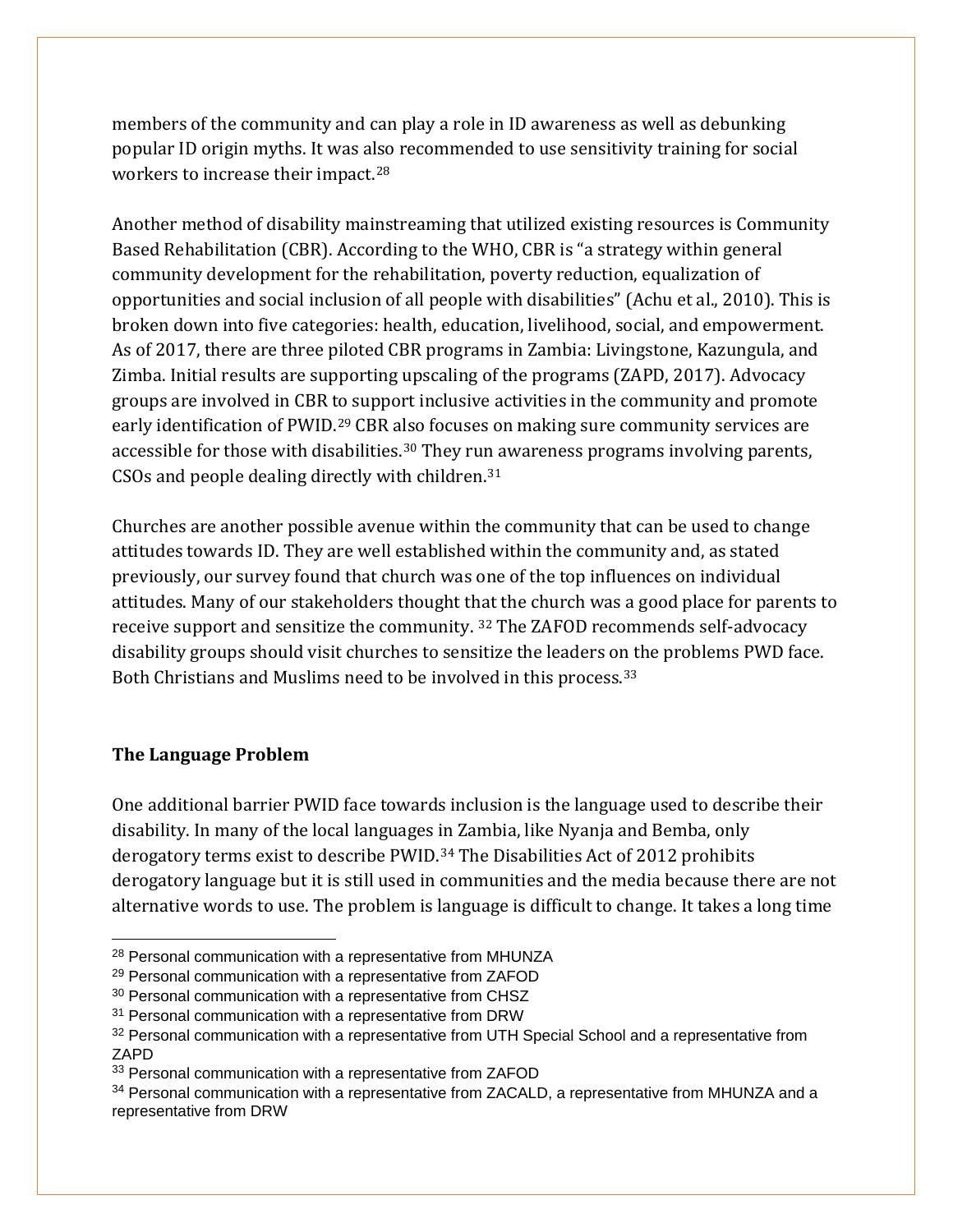and success is not guaranteed.<sup>[35](#page-16-0)</sup> PWID have the right to be spoken about respectfully<sup>36</sup>. Although the words used may have been around for many years and are imbedded into the culture, culture cannot be used as a justification for human rights violations (UN Toolkit on Culture, Beliefs, and Disability, 2016).

One solution proposed by our stakeholders was to have the current words used documented and have new words that respectively describe PWID agreed upon by DPOs. [37](#page-16-2) Once the words are agreed upon, journalists will need to be trained on the new language and stigmatizing statutes in the government will need to be amended (UN Toolkit on Culture, Beliefs, and Disability, 2016). Media is especially important for portraying PWID positively and respectfully, something that is not currently happening (MHUNZA).

One example of successful change in language is with the MCDSW National Policy of December 2015. The terminology was changed from "persons living with disabili[tie](#page-16-3)s" to "persons with disabilities" focusing more on the person and less on the condition. 38 Changing language will not be an easy task but it is necessary to uphold the rights of PWID.

#### **Role of DPOs, PWID, and Parents**

At a community level, it is essential that DPOs, PWID, and parents work together to change community attitudes. Throughout our stakeholder interviews, it was a common belief that community attitudes can be changed by increasing the visibility in the community of PWID and DPOs. To increase visibility, it was recommended by our stakeholders for DPOs to increase community outreach. Common outreac[h a](#page-16-4)ctivities include holding fundraisers with sporting events, drama, da[nc](#page-16-6)es, and poetry, $^{\rm 39}$  inviting the public to open house days, $^{\rm 40}$  $^{\rm 40}$  $^{\rm 40}$ and selling goods in the market. <sup>41</sup> A representative from ZAPD thought there was a very heavy assumption from the community that people expect the government to be responsible for educating the community when they thought the DPOs need to have a greater responsibility in informing the community around issues surrounding PWD.

Another common response from stakeholders was increasing the visibility of "Disability Champions," PWD who showcases their success as a positive role model for other PWDs,

<span id="page-16-0"></span><sup>35</sup> Personal communication with a representative from FOB

<span id="page-16-1"></span><sup>&</sup>lt;sup>36</sup> Personal communication with a representative from CHSZ

<span id="page-16-2"></span><sup>&</sup>lt;sup>37</sup> Personal communication with a representative from DRW

<span id="page-16-3"></span><sup>&</sup>lt;sup>38</sup> Personal communication with a representative from MHUNZA

<span id="page-16-4"></span><sup>&</sup>lt;sup>39</sup> Personal communication with a representative from UTH Special School?

<span id="page-16-5"></span><sup>40</sup> Personal communication with a representative from FOB

<span id="page-16-6"></span><sup>41</sup> Personal communication with a representative from SANI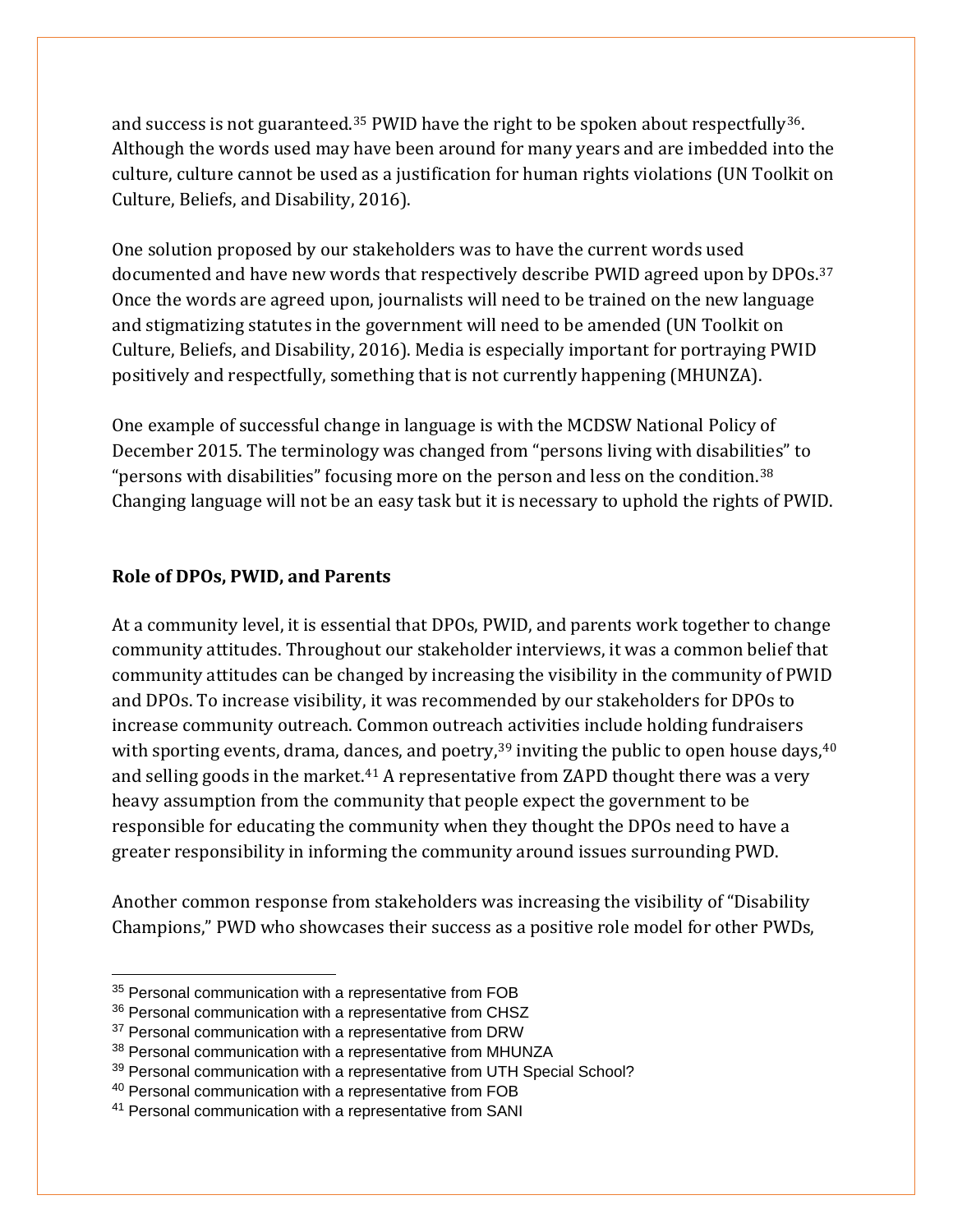their parents, and communities.<sup>[42](#page-17-0)</sup> Disability Champions can help create a positive image of PWID, which in return may help change community attitudes (CHSZ).

Another opportunity we found that DPOs and PWD use to increase visibility within the community is celebrating the International Day of Persons with Disabilities (IDPD) on December 3rd every year. All disabilities are recognized on this day, including ID. IDPD is an opportunity to educate community members on the rights of PWD and have hig[h p](#page-17-1)rofile government officials involved (UN Toolkit on Culture, Beliefs, and Disability, 2016). <sup>43</sup> [DPO](#page-17-2)s celebrate by creating booths to display their work, marching, and organizing programs. 44 They prepa[re](#page-17-3) speeches and songs, allowing PWD to showcase who they are to the community. 45

One method for changing attitudes in the private sector is through sensitivity training to avoid discriminatory practices. The goal is to change the way PWD are treated and viewed within the workplace through human rights based approach. The training teaches practical steps to mainstream disability. Like FPP within the ministries, one major problem with disability sensitivity training is non-decision-making people are getting the information and it is difficult for it to be translated into practice. To try to fix this, after training, an action plan is made to outline how the information will be implemented. There are also follow up visits with questionnaires to assess the status of the action plan and if the information reached the leaders of the organization.

Besides training for those working in the private sector, community members, along with a few nurses and teachers affiliated with ZAFOD help sensitize disability. The Disability Rights Watch also trains their youth disability groups on their rights as well as how to advocate for legal rights. Throughout the training and sensitization workshops, PWIDs should not be forgotten in the process. They are humans just like everyone [el](#page-17-4)se so they should be treated as such but sometimes they are not aware of their rights. <sup>46</sup> Some service providers may not be aware of the rights PWD have therefore training workshops should include sensitizing service providers so that they can change their attitudes, policies and practices.

ZACALD has done disability training for PWIDs as a pilot program which lasted from 2004- 2013 and the goal of the training was to provide empowerment. The organization working

<span id="page-17-0"></span><sup>42</sup> Personal communication with a representative from ZAPD, a representative from MHUNZA and a representative from CHSZ

<span id="page-17-1"></span><sup>&</sup>lt;sup>43</sup> Personal communication with a representative from MHUNZA

<span id="page-17-2"></span><sup>44</sup> Personal communication with a representative from DRW

<span id="page-17-3"></span><sup>45</sup> Personal communication with a representative from MHUNZA and a representative from ZACALD

<span id="page-17-4"></span><sup>46</sup> Personal communication with a representative from ZAFOD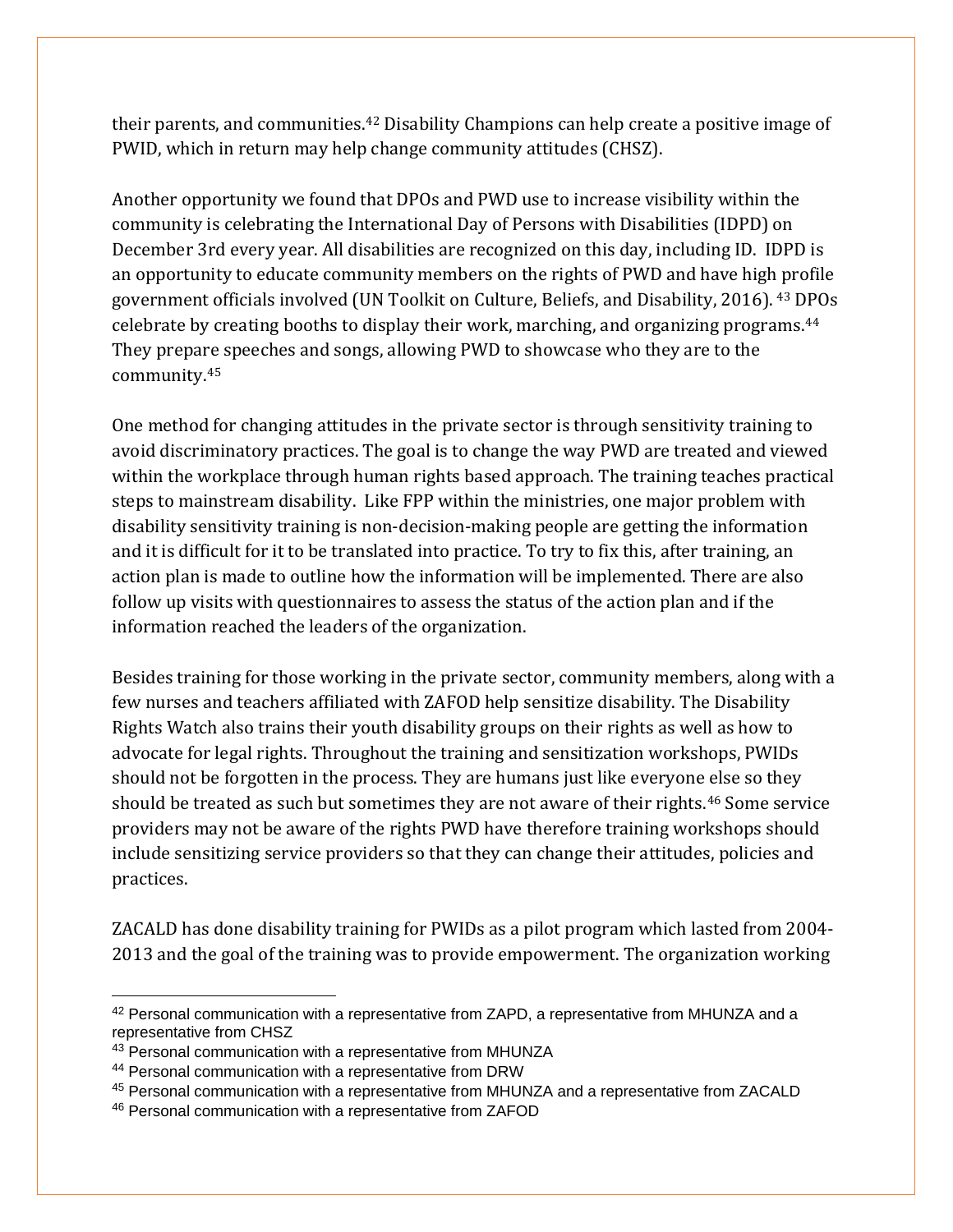with ILO to train PWIDs to find employment in about 15 countries. The participants were also trained on issues surrounding legal capacities, education and independence. The struggle with the program w[as i](#page-18-0)t was difficult finding PWIDs to train so only 15-20 people were trained in each country. 47

Many stakeholders pointed out that parents should educate other parents and community members to help them understand the challenges PWID face. When parents find special schools, they have high hopes for their children and assume that their child will automatically become the top student of his or her class. There is emphasis that each child is different and it will take time for him or her to be on the same level of someone who doesn't have a disability. Homework is given in order for parents to work with their children but there can be neg[at](#page-18-1)ive attitudes from time to time since parents are busy so they might not have the time. <sup>48</sup> A representative from ZAPD, said that changing mindsets starts from the family. A few DPOs spoken to stated that a goal of theirs is to make support groups because family and peer networks need to be sensitized. It's important for parents as well as their children to be empowered. One way to empower PWID is to teach family members ab[ou](#page-18-2)t supported decision making, allowing for increased autonomy for decisions in their lives. <sup>49</sup> A continued struggle is some parents being protective and unc[oop](#page-18-3)erative with the training workshops, resulting in their children with IDs staying home. $^{\rm 50}$ 

PWID cannot be forgotten in the discussion of changing attitudes. Like parents and community members, PWID need self-advocacy training to combat stigma and stereotypes (UN Toolkit on Culture, Beliefs, and Disability, 201[6\).](#page-18-5) We need to include PWIDs in all levels of society<sup>[51](#page-18-4)</sup> and educate them on their rights.<sup>52</sup> The ZAFOD uses local coordinators and facilitators to form self-advocacy groups. The ZACALD has also done workshops for PWID to inform them on their rights.

## **What is Holding Intellectual Disabilities Back?**

Looking at how attitudes changed surrounding issues like HIV and gender, we tried to find out what has been holding ID back. For HIV, there was major international involvement from organizations like UNICEF. UNICEF focuses on issues like HIV, early childhood development, and social protection but not much on disability. Even within early childhood

<span id="page-18-0"></span><sup>&</sup>lt;sup>47</sup> Personal communication with a representative from ZACALD

<span id="page-18-1"></span><sup>48</sup> Personal communication with a representative from UTH SC

<span id="page-18-2"></span><sup>49</sup> Personal communication with a representative from ZAFOD

<span id="page-18-3"></span><sup>50</sup> Personal communication with a representative from ZACALD

<span id="page-18-4"></span><sup>51</sup> Personal communication with a representative from ZACALD

<span id="page-18-5"></span><sup>&</sup>lt;sup>52</sup> Personal communication with a representative from MHUNZA and a representative from FOB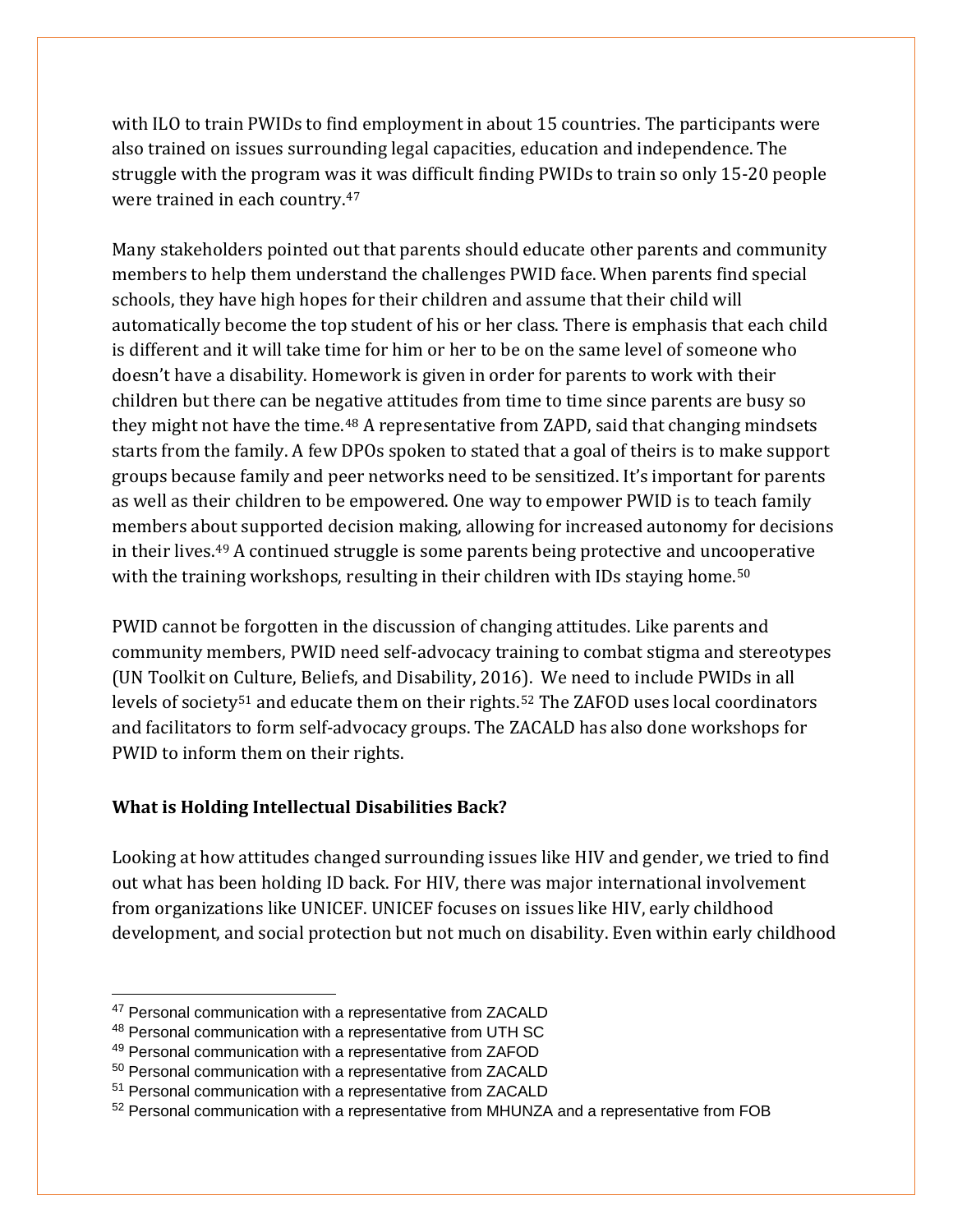development, the focus was mostly on education for children up to 10 years old even though many ID are found during early child development.

Gender issues have also received international attention and funding. One of the millennium development goals was to "promote gender equality and empower women." For Zambia, it was recommended to approach this by sensitizing communities and families to value women and to get girls enrolled in school. Also, the Zambia National Gender Communication Strategy of 2010-2015 was created and distributed throughout the ministries to increase gender mainstreaming. Gender FPP system was used to increase mainstreaming and more women are appointed into government positions.

Although there are policies in place at a national level, such as the Persons with Disabilities Act of 2012, they are not being implemented into practice. In general, disability issues are not a strong government priority. The 7NDP contains limited information on disabilities compared to goals for HIV and Gender. If disability issues are to catch up to the progress being made with HIV and gender, it needs to become a national and international priority. The issue needs more exposure. Radio programs are a useful way of spreading information. If DPOs were able to use multiple radio stations to insert a quick pitch about ID during commercials that would help raise awareness.

Because of ongoing stigma, families do not want to admit that they have a child with an ID. PWID also face stigma from the general disability community. There needs to be ID acceptance within the family structure and the disability community before it can be translated into inclusion and acceptance within the general community.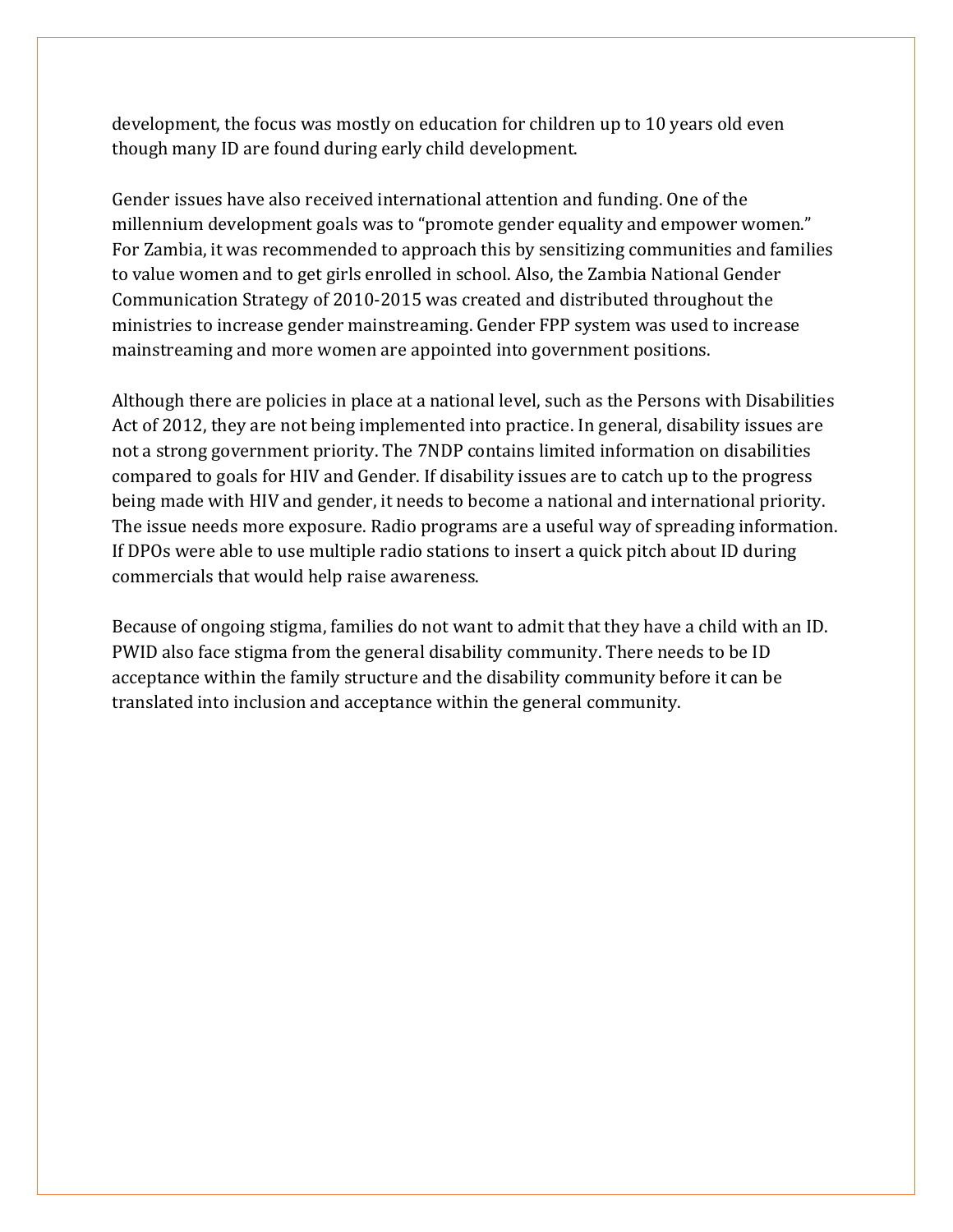# **Recommendations**

### **Community Level**

Intellectual disability is a multi-faceted issue that should be approached from different angles. There must be involvement from the government, educational institutions, churches and families. Disability mainstreaming will need more than one solution. The most beneficial thing that can be done to help PWID is to empower them. Their families are the strongest support they have. Sensitizing families on the negative consequences of keeping them at home and hidden from the community will in turn empower PWID. Families also need to be aware protecting their family member with an ID from the negativity in the community can infringe on the autonomy of a PWID. There needs to be increased awareness for supported decision making giving a PWID more control over their life.

#### *Use Existing Infrastructure*

As previously mentioned in this paper, there is already infrastructure within the community set in place that if given more funding and training could promote inclusive behaviors and awareness of PWID. For instance, the CBR programs being implemented are a great opportunity to use existing resources to support PWID in the community. Respected members of the community such as CHAs and social workers should be targeted for disability sensitivity training because of the influential role they have in the community. Also utilizing IDPD provides an opportunity to increase ID awareness, unite DPOs and positively influence community attitudes.

#### *Training*

Disability training aims to sensitize people about disability. But, as previously mentioned, the people participating in the disability training sessions are not in decision making positions. The target should be to train bosses, directors and other staff in decision-making positions. When training does occur, there needs to be action plans to make goals for mainstreaming within the organization and an evaluation to see whether or not changes are being implemented.

#### *Language*

To combat the issue of only derogatory language being available to describe PWID, DPOs need to come together to review the current terms used for PWID and brainstorm new words that are respectful and have the potential to stick. Hopefully, with awareness campaigns informing the public and the media on the new terminology, the derogatory terms can be replaced with the new respectful words and the rights of PWID will be upheld.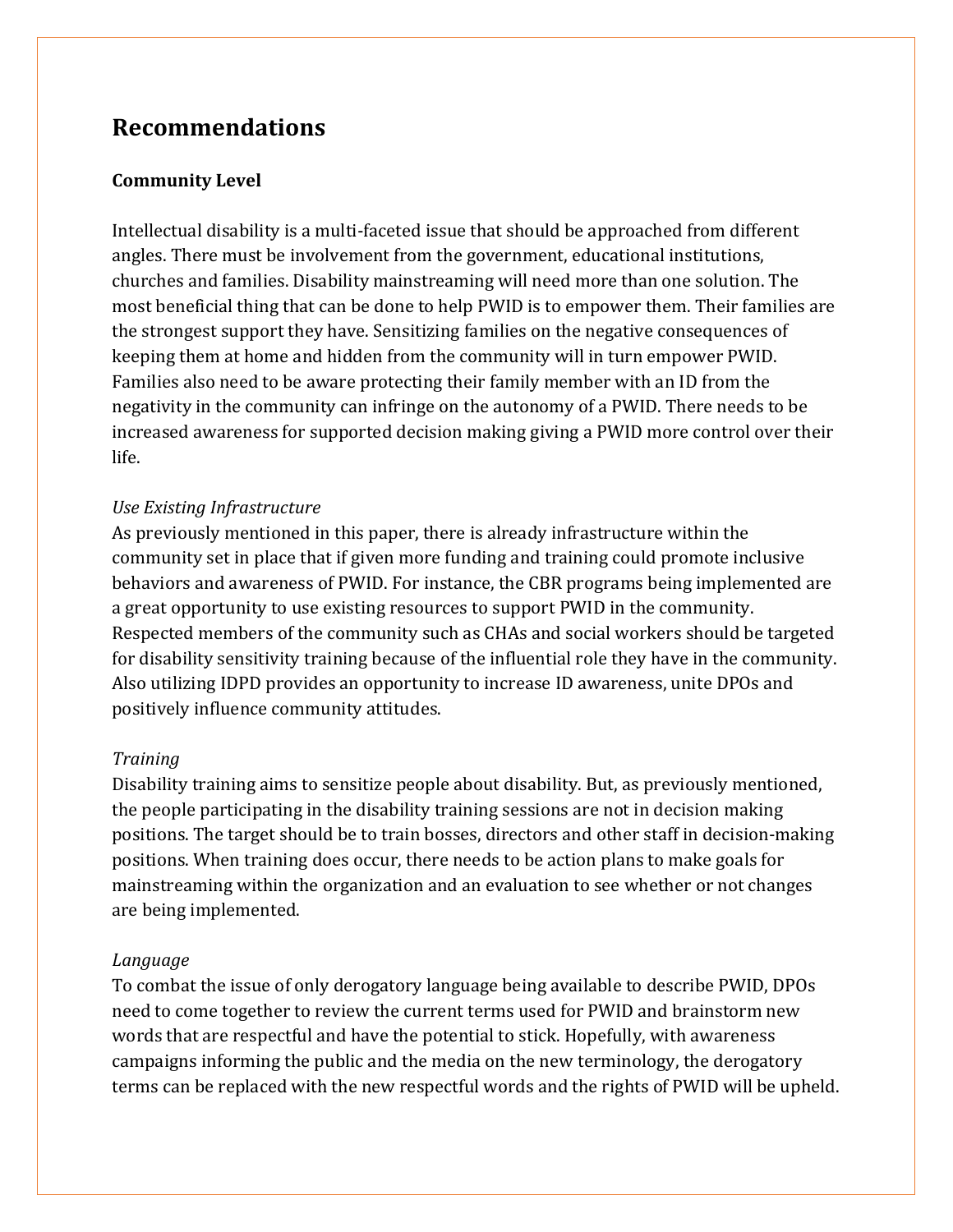#### **National Level**

### *Disability Mainstreaming within the Ministries*

Currently, disabilities are not being thoroughly mainstreamed throughout the ministries. The disability FPP needs to be paid like the FPP for HIV and gender. Also, a person with decision-making power should receive the training, increasing the odds of effective implementation of the training. Increased evaluation is needed to ensure funds meant for disabilities in other ministries are being used for disabilities. Closer monitoring needs to be done to find any additional barriers preventing the implementation of disability mainstreaming.

### *International Examples of Disability Mainstreaming within Ministries*

A potential opportunity for further research is examining international examples of disability mainstreaming within governments. It could be beneficial for Zambia to learn what has and has not worked in other countries when approaching disability mainstreaming throughout its own government. The Zambian government should consider other disabilities ministries that have been created internationally at evidence when further evaluating the Ministry of Disability debate.

### **Closing**

Our research has shown that although there has been some progress, more work needs to be done at both the national and community level to achieve inclusion and acceptance. Mainstreaming ID needs the involvement of multiple groups mentioned above. Community stigma towards PWID will be challenging to change but with increased disability mainstreaming from parents, advocates, community members, and DPOs PWID will face fewer barriers to community acceptance. ID has slowly gained some awareness over the years and, if provided more funding and international support, the current DPOs and NGOs in place would be able to provide more services and support to speed up the process.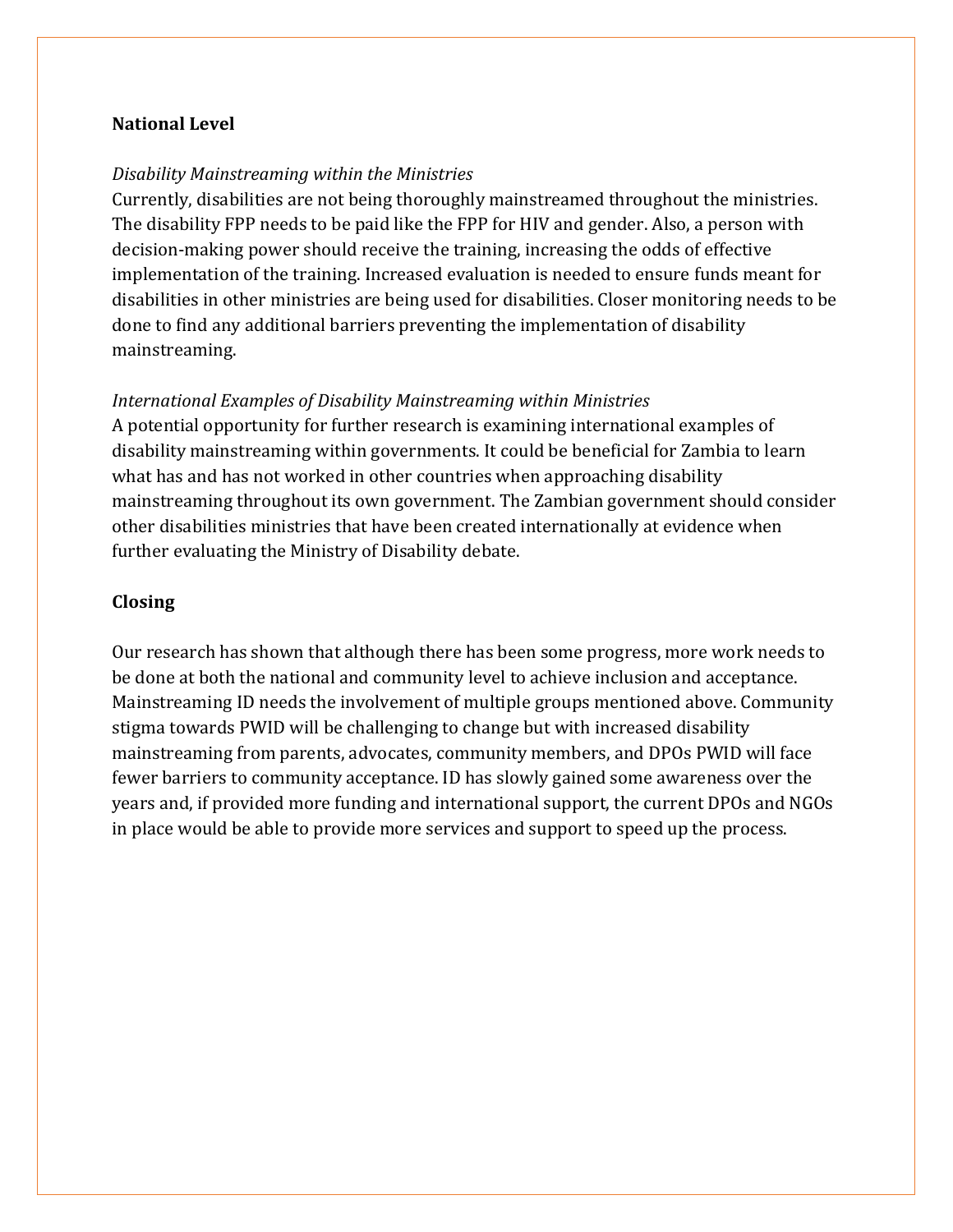# **Acknowledgements**

We would like to thank Marja Hinfelaar and the other staff members at the Southern African Institute for Policy and Research (SAIPAR) for supporting us through our research this summer. We would like to thank Michelle Chimuka from the SANI Foundation as well as her colleagues in the office for welcoming us in and providing us with information on ID. We would like to thank all of the stakeholders, such as the ZAPD, ZAFOD, and MHUNZA, for meeting with us and giving us a deeper understanding of current attitudes towards ID. Finally, we would like to thank Tatyana Roberts and Jeanne Moseley for providing this summer opportunity for us.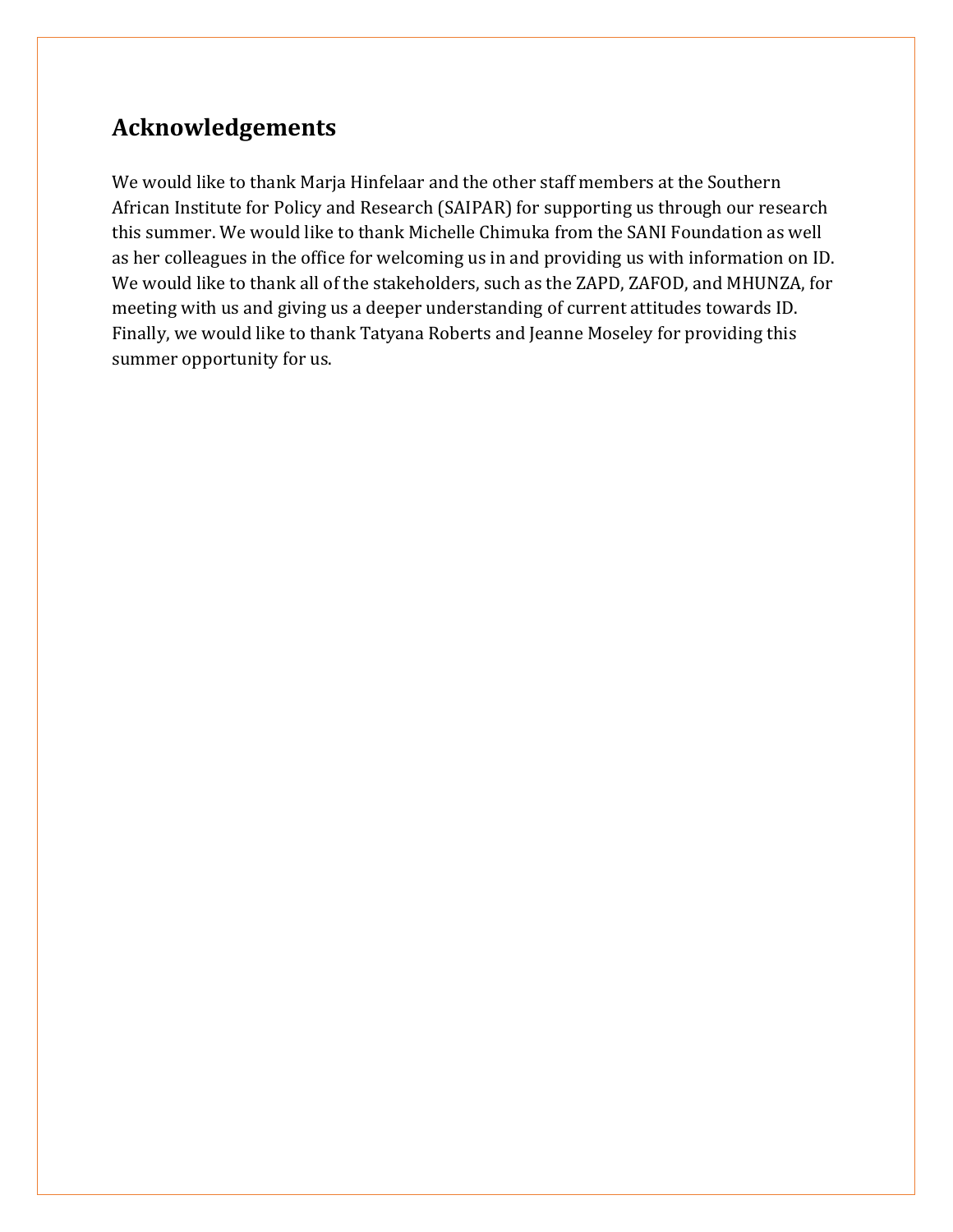## **References**

- Achu, Kamala, Jubah, Kathy A., Brodtkorb, Svein et al. 2010. *Community-Based Rehabilitation (CBR) Guidelines.* World Health Organization. http://apps.who.int/iris/bitstream/10665/44405/9/9789241548052
- American Association on Intellectual and Developmental Disabilities. 2010. 'Definition of Intellectual Disability'
- Chanda, Mulenga M. 2011. *A Critical Analysis of the Law Governing Persons with Disabilities in Zambia with Particular Reference to Employment.* [http://dspace.unza.zm:8080/xmlui/bitstream/handle/123456789/2114/muleng](http://dspace.unza.zm:8080/xmlui/bitstream/handle/123456789/2114/mulengachanda00001.PDF?sequence=1) [achanda00001.PDF?sequence=1](http://dspace.unza.zm:8080/xmlui/bitstream/handle/123456789/2114/mulengachanda00001.PDF?sequence=1)
- Gilbert, Maureen. 2013. *Disability Mainstreaming Toolkit for Civil Society Organisations in Zambia.* Zambian Governance Foundation. [http://197.220.255.230:8080/jspui/bitstream/123456789/324/2/ZGF\\_Disability](http://197.220.255.230:8080/jspui/bitstream/123456789/324/2/ZGF_Disability%20mainstreaming%20toolkit_2013.pdf)
- Inclusion International. 2006. *Hear Our Voices: A Global Report: People with an Intellectual Disability and Their Families Speak out on Poverty and Exclusion.*
- International Labour Organisation. 2013. *Inclusion of People with Disabilities in Zambia.* [http://www.ilo.org/wcmsp5/groups/public/---ed\\_emp/---ifp\\_skills/documents](http://www.ilo.org/wcmsp5/groups/public/---ed_emp/---ifp_skills/documents/publication/wcms_115100.pdf) [/publication/wcms\\_115100.pdf](http://www.ilo.org/wcmsp5/groups/public/---ed_emp/---ifp_skills/documents/publication/wcms_115100.pdf)
- Kisanji, J. 1998. The March Towards Inclusive Education in Non-western Countries: Retracing the Steps. *International Journal of Inclusive Education.* 2(1): 133-151
- Knox, Marie, Mok, Magdalena & Parmenter, Trevor R. 2000. 'Working with the experts: collaborative research with people with an intellectual disability.' *Disability & Society.* 15(1):49-61
- Koistinen, Mari. 2008. Understanding experiences of vocational training and employment for persons with learning disabilities in Zambia: Lessons for the future (Helsinki, FAIDD Finnish Association in Developmental Disabilities).
- Lusaka Times. 2017. 'Mutati treats my Ministry of Gender like Cinderella Ministry, He Should Study PF Manifesto-Lungu'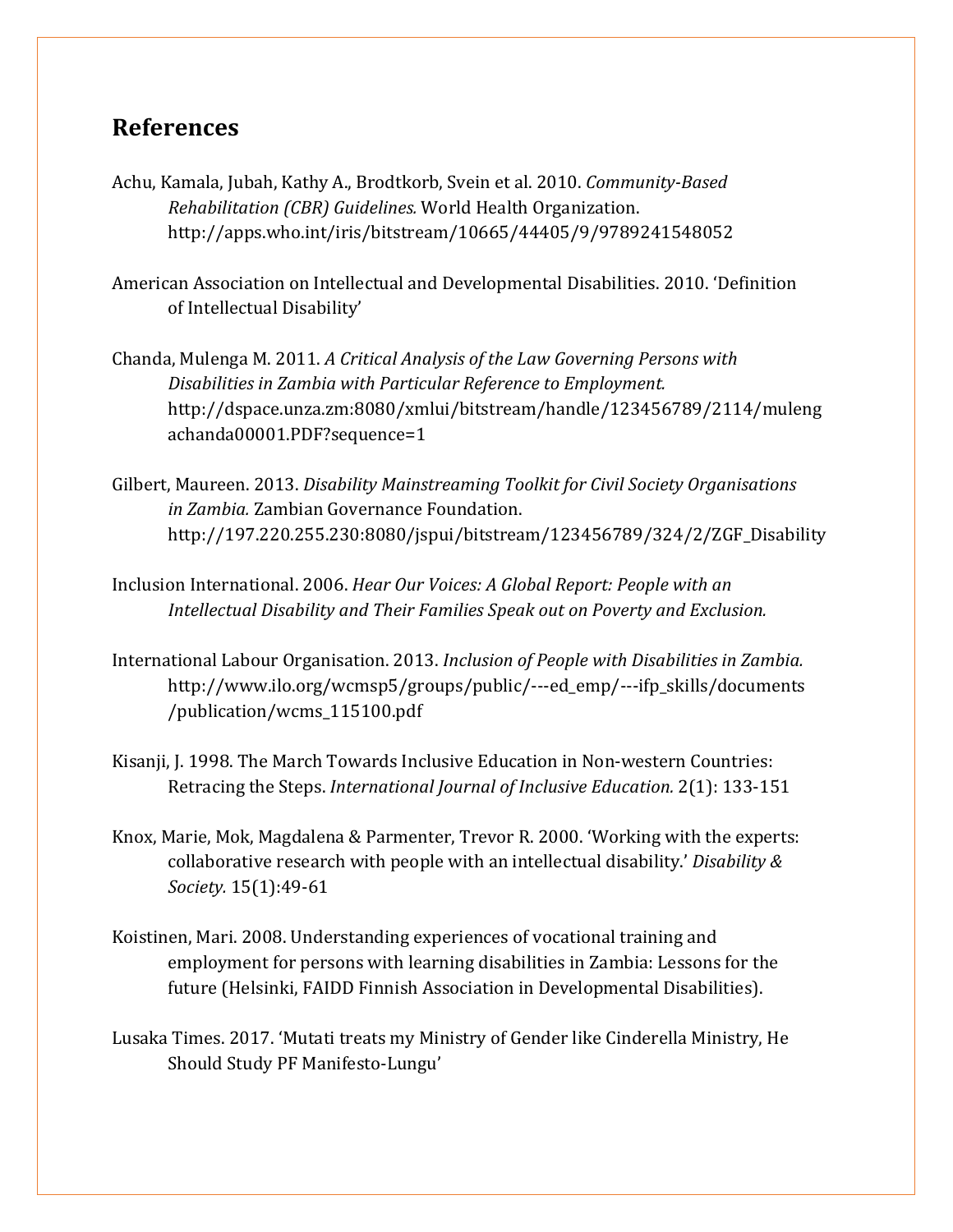[https://www.lusakatimes.com/2017/03/09/mutati-treats-ministry-gender-like](https://www.lusakatimes.com/2017/03/09/mutati-treats-ministry-gender-like-cinderella-ministry-study-pf-manifesto-lungu/)[cinderella-ministry-study-pf-manifesto-lungu/](https://www.lusakatimes.com/2017/03/09/mutati-treats-ministry-gender-like-cinderella-ministry-study-pf-manifesto-lungu/)

- McKenzie, Judith A., McKonkey R., and Adnams C. 2013. *Intellectual Disability in Africa: Implications for Research and Service Development.* 35(20):1750-5 <https://www.ncbi.nlm.nih.gov/pubmed/23350758>
- Minister of Community Development and Social Welfare. 2016. MCDSW Ministerial Statement on the Scale Up of the Implementation of the Social Cash Transfer Programme.
- Ministry of National Development Planning. 2017. Seventh National Development Plan: 2017-2021.
- Mung'omba, James. 2008. 'Comparative Policy Brief: Status of Intellectual Disabilities in the Republic of Zambia'. *Journal of Policy and Practice in Intellectual Disabilities,*  5(2):142-144
- Mwale, Fred M. 2003. *Intellectual Disabilities: JFY 2003 Country Report Zambia.*
- Scior, K., Hamid, A., Hastings, R., Werner, S., Belton, C., Laniyan, A., Patel, M., & Kett, M. 2015. *Intellectual Disabilities: Raising Awareness and Combating Stigma—A Global Review.*
- Subban, Pearl and Sharma, Umesh. 2005. 'Understanding Educator Attitudes Towards the Implementation of Inclusive Education'. *Disability Studies Quarterly*, 25(2).
- UNICEF. 2014. *Social Cash Transfer Programme Impact Evaluation: 30-Month Report for the Child Grant.* [https://www.unicef.org/zambia/Social\\_Cash\\_Transfer\\_Programme\\_Impact\\_Evaluati](https://www.unicef.org/zambia/Social_Cash_Transfer_Programme_Impact_Evaluation_in_Zambia_30_Month_Report_for_the_Child_Grant.pdf) [on\\_in\\_Zambia\\_30\\_Month\\_Report\\_for\\_the\\_Child\\_Grant.pdf](https://www.unicef.org/zambia/Social_Cash_Transfer_Programme_Impact_Evaluation_in_Zambia_30_Month_Report_for_the_Child_Grant.pdf)
- United Nations Division for Social Policy Development and Department of Economic and Social Affairs. 2016. *Toolkit on Disability for Africa: Participation In Political and Public Life.*  [http://www.un.org/esa/socdev/documents/disability/Toolkit/Participationin-](http://www.un.org/esa/socdev/documents/disability/Toolkit/Participationin-Political-Publiclife.pdf)[Political-Publiclife.pdf](http://www.un.org/esa/socdev/documents/disability/Toolkit/Participationin-Political-Publiclife.pdf)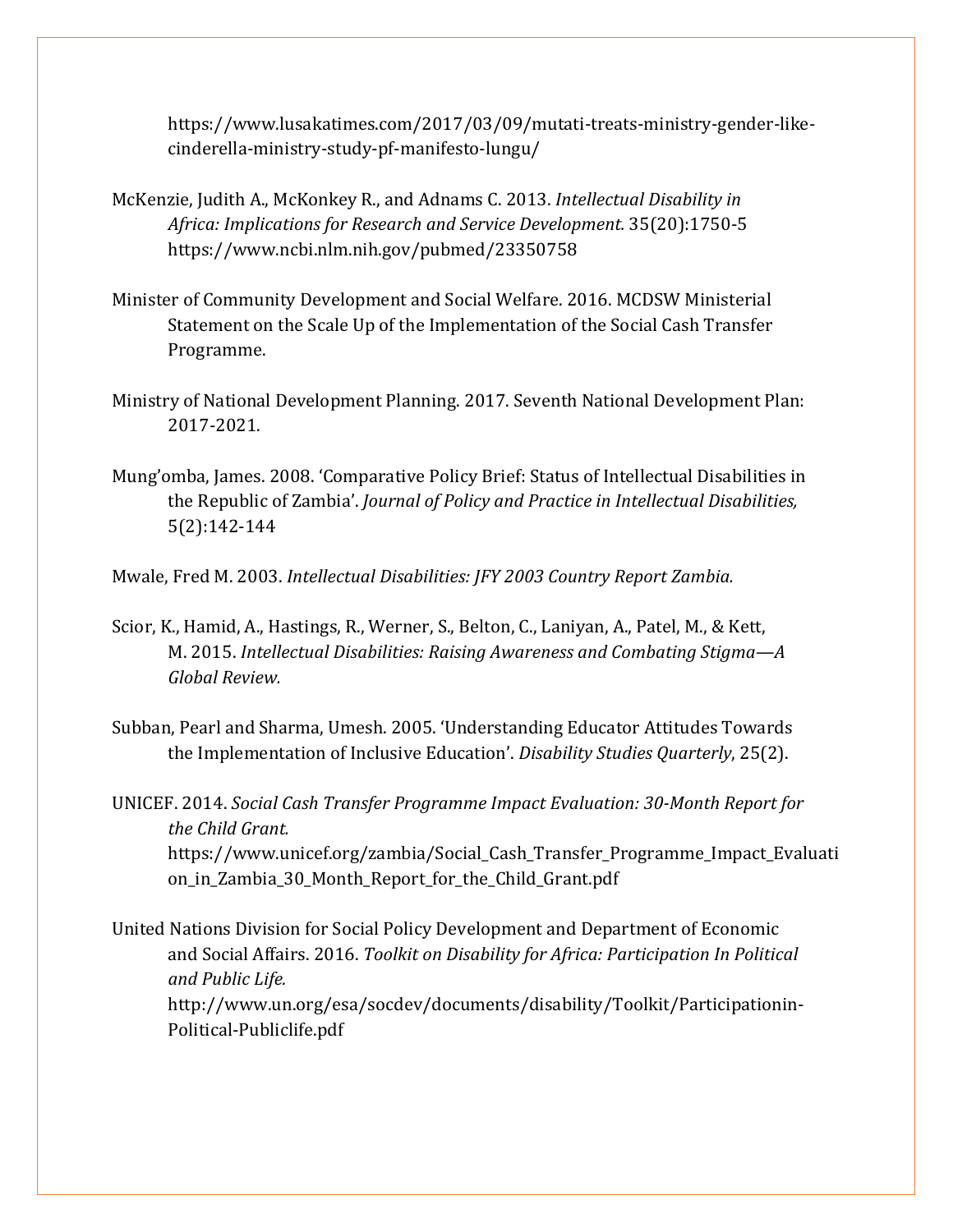United Nations Division for Social Policy Development and Department of Economic and Social Affairs. 2016. *Toolkit on Disability for Africa: Culture, Beliefs and Disability.*

[http://www.un.org/esa/socdev/documents/disability/Toolkit/Cultures-Beliefs-](http://www.un.org/esa/socdev/documents/disability/Toolkit/Cultures-Beliefs-Disability.pdf)[Disability.pdf](http://www.un.org/esa/socdev/documents/disability/Toolkit/Cultures-Beliefs-Disability.pdf)

- World Health Organization. 2016. 'Definition: Intellectual Disability.' [http://www.euro.who.int/en/health-topics/noncommunicable-diseases/mental](http://www.euro.who.int/en/health-topics/noncommunicable-diseases/mental-health/news/news/2010/15/childrens-right-to-family-life/definition-intellectual-disability)[health/news/news/2010/15/childrens-right-to-family-life/definition-intellectual](http://www.euro.who.int/en/health-topics/noncommunicable-diseases/mental-health/news/news/2010/15/childrens-right-to-family-life/definition-intellectual-disability)[disability](http://www.euro.who.int/en/health-topics/noncommunicable-diseases/mental-health/news/news/2010/15/childrens-right-to-family-life/definition-intellectual-disability)
- World Health Organization. 2011. *World Report on Disability.*  [http://www.who.int/disabilities/world\\_report/2011/report.pdf](http://www.who.int/disabilities/world_report/2011/report.pdf)
- Zambia Agency for Persons with Disabilities. 2017. Strategic Plan 2017-2021: Promoting Inclusive and Sustainable Development.